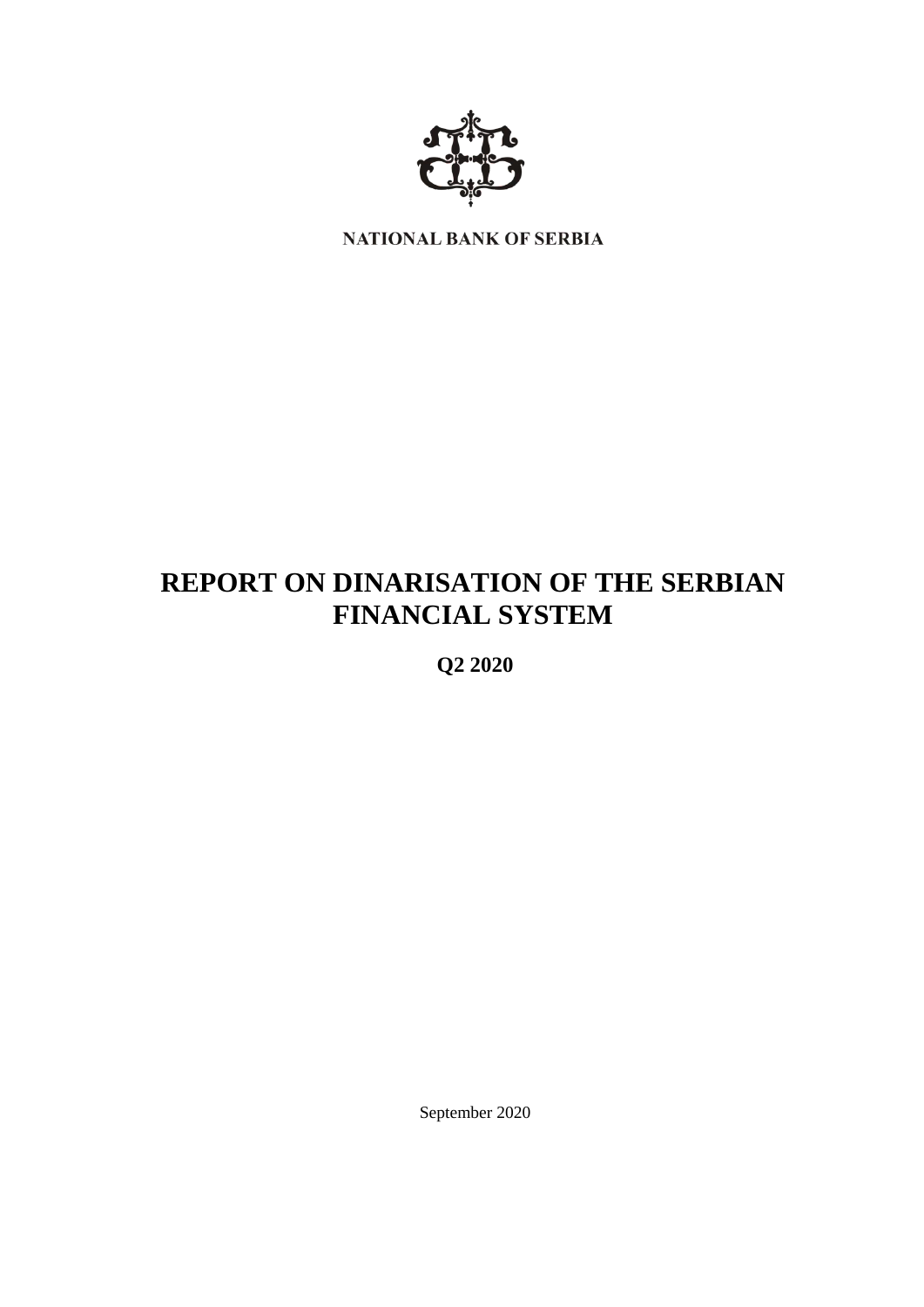## **Introductory note**

A more extensive use of the dinar in the Serbian financial system and better currency matching of income and expenses of the non-bank sector would improve the country's financial stability, lessen the risk of exchange rate volatility in the most vulnerable sectors of the economy, and enhance the effectiveness of monetary policy. To support the process of dinarisation, in April 2012 the National Bank of Serbia (NBS) and the Government of the Republic of Serbia signed the Memorandum on the Strategy of Dinarisation of the Serbian Financial System. Having in mind that macroeconomic stability was ensured and financial stability reinforced since the signing of the 2012 Memorandum, the NBS and the Government signed a new Memorandum on the Dinarisation Strategy in December 2018, affirming their resolve to additionally support the process of dinarisation and contribute to the stability of the financial system. In the new Memorandum on the Dinarisation Strategy these institutions reflected on the results of the measures and activities undertaken so far, and, based on them, defined additional measures and activities that will ensure further dinarisation and reduce FX risk in the system.

Pursuant to the Memorandum, the NBS and the Government have committed to monitoring and analysing the degree of dinarisation and to regularly informing the public about the measures and activities undertaken, as well as about the progress achieved in the process of dinarisation. For that purpose, the NBS prepares and publishes the quarterly Report on Dinarisation of the Serbian Financial System as one of its supporting communication tools. The Report provides information about developments in the dinar market and highlights measures and activities taken or planned by market players and regulatory authorities with a view to supporting the process of dinarisation. Making this information accessible to the wider public will help raise awareness of the need to hedge against the exchange rate risk, as well as understanding of the measures and activities to be taken by the NBS and the Government in order to encourage the process of dinarisation of the Serbian financial system.

Reports on Dinarisation of the Serbian Financial System are available on the NBS website (*www.nbs.rs*).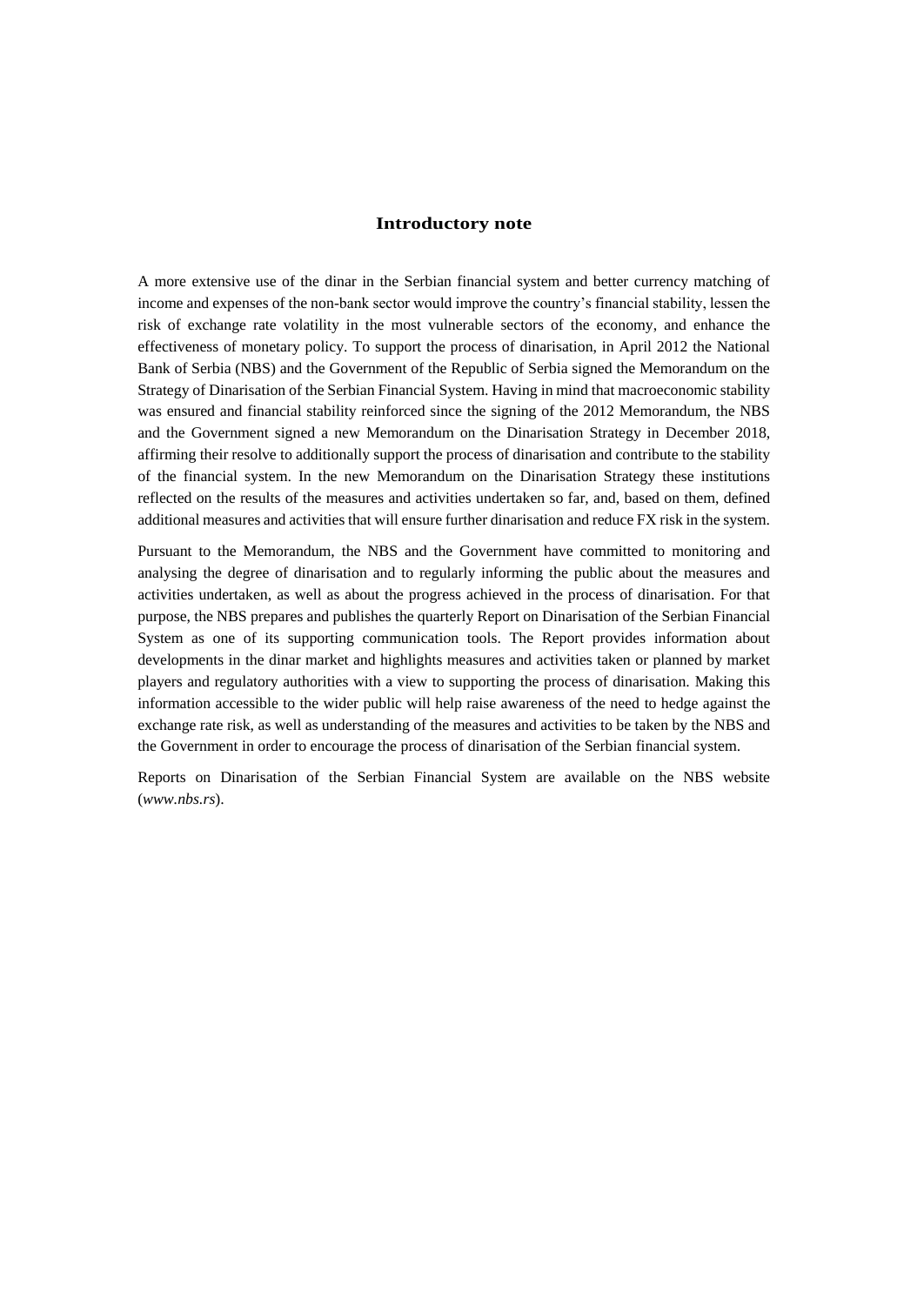## **Dinarisation strategy**

The dinarisation strategy rests on three inter-connected pillars.

**The first pillar** is the most general, but also the most important one. It envisages monetary and fiscal policy measures to maintain macroeconomic stability and ensure conditions for sustainable economic growth.

**The second pillar** consists of measures to promote further development of the dinar securities market and introduce new dinar products in the domestic financial market.

**The third pillar** aims to promote hedging against the risks associated with exchange rate exposure in the non-bank sector and to discourage further build-up of those risks. The NBS will lead the efforts in this field, working together with the banking sector on introducing and developing basic FX risk hedging instruments.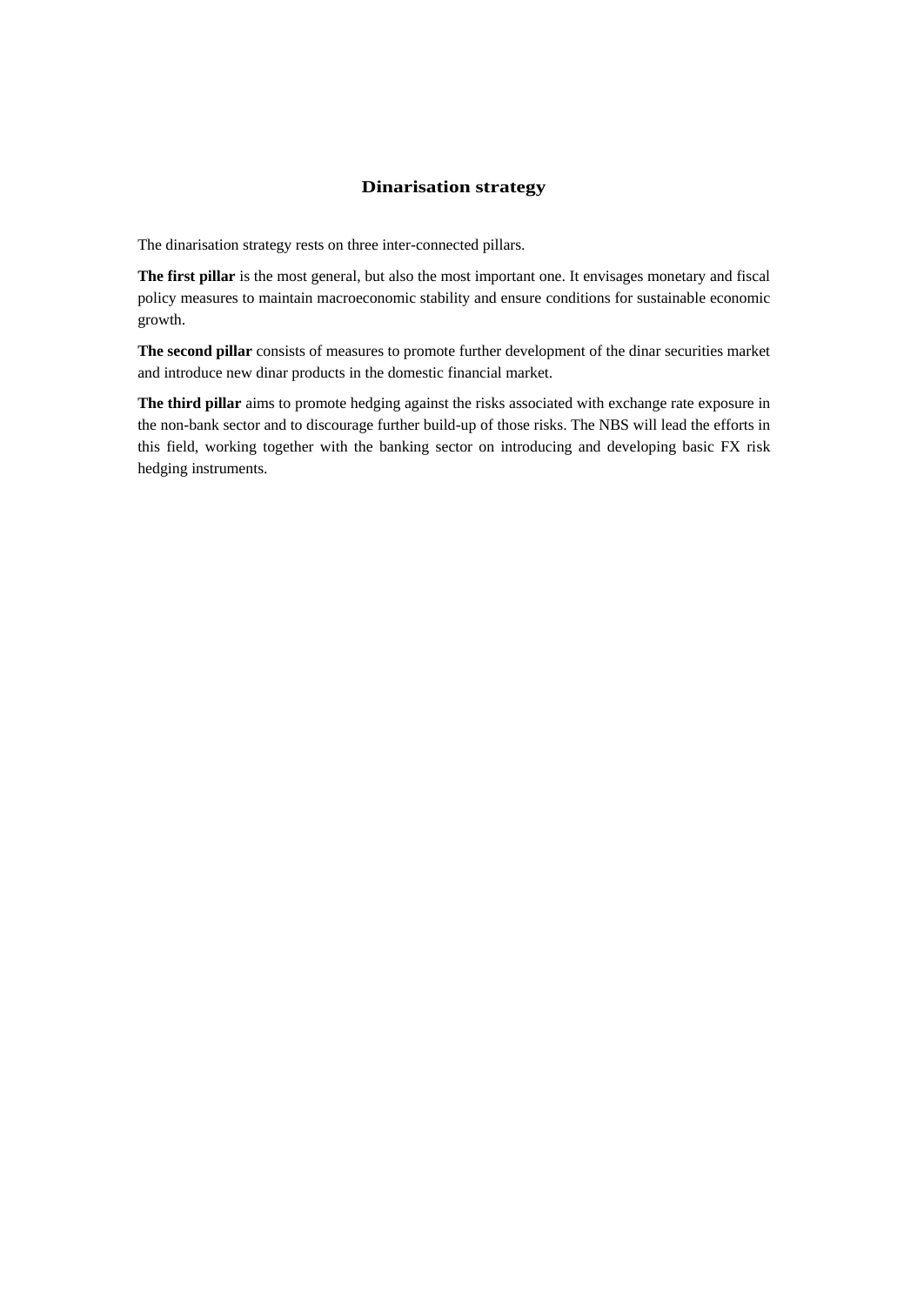#### **ABBREVIATIONS**

**rhs** – right-hand scale **e.p.** – end of period **lhs** – left-hand scale  $mn -$  million  $\ensuremath{\mathbf{bn}}$  — billion

**pp** – percentage point

**SDR** – Special Drawing Rights

**<sup>Q</sup>**– quarter

Other generally accepted abbreviations are not cited.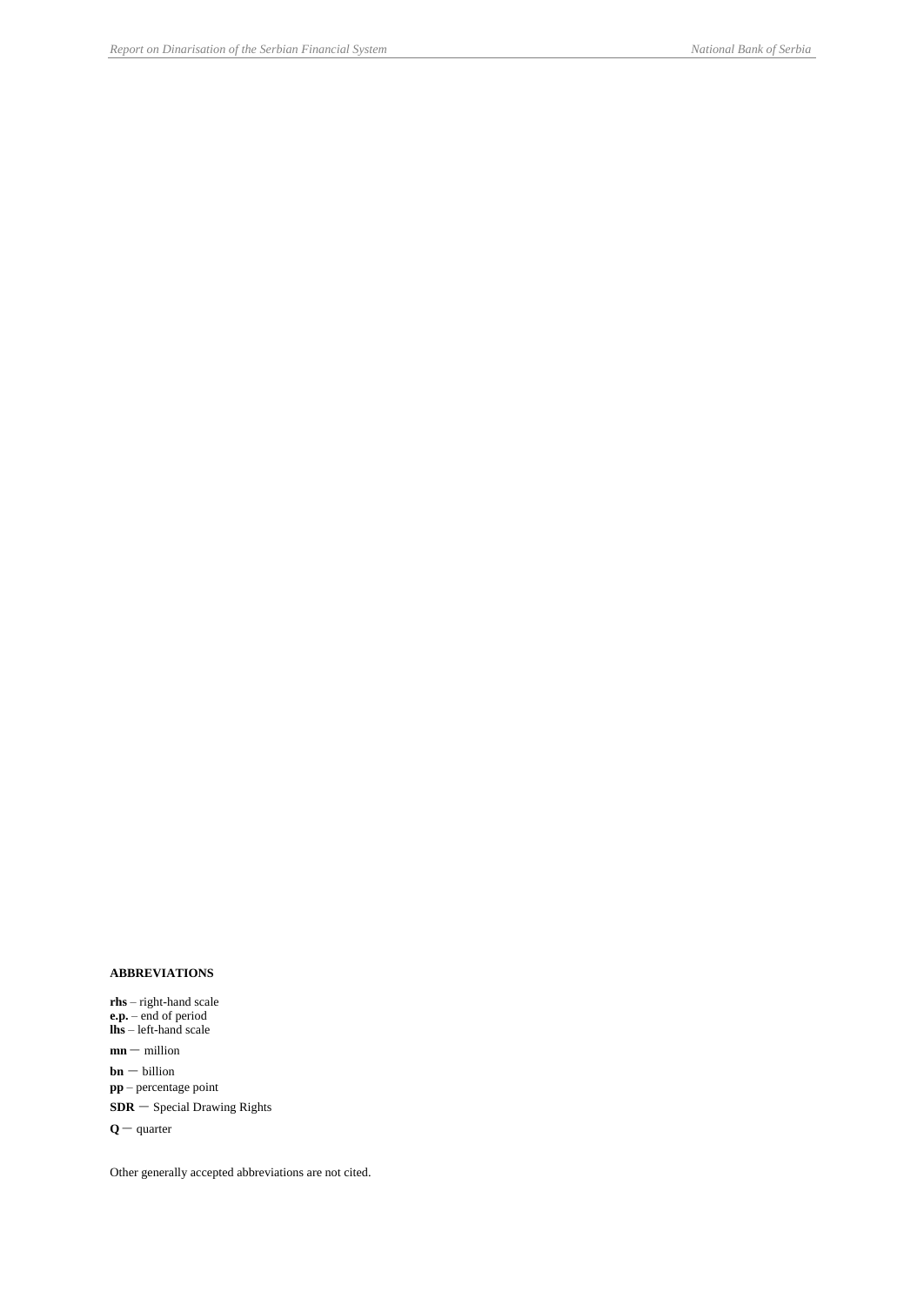## **Contents**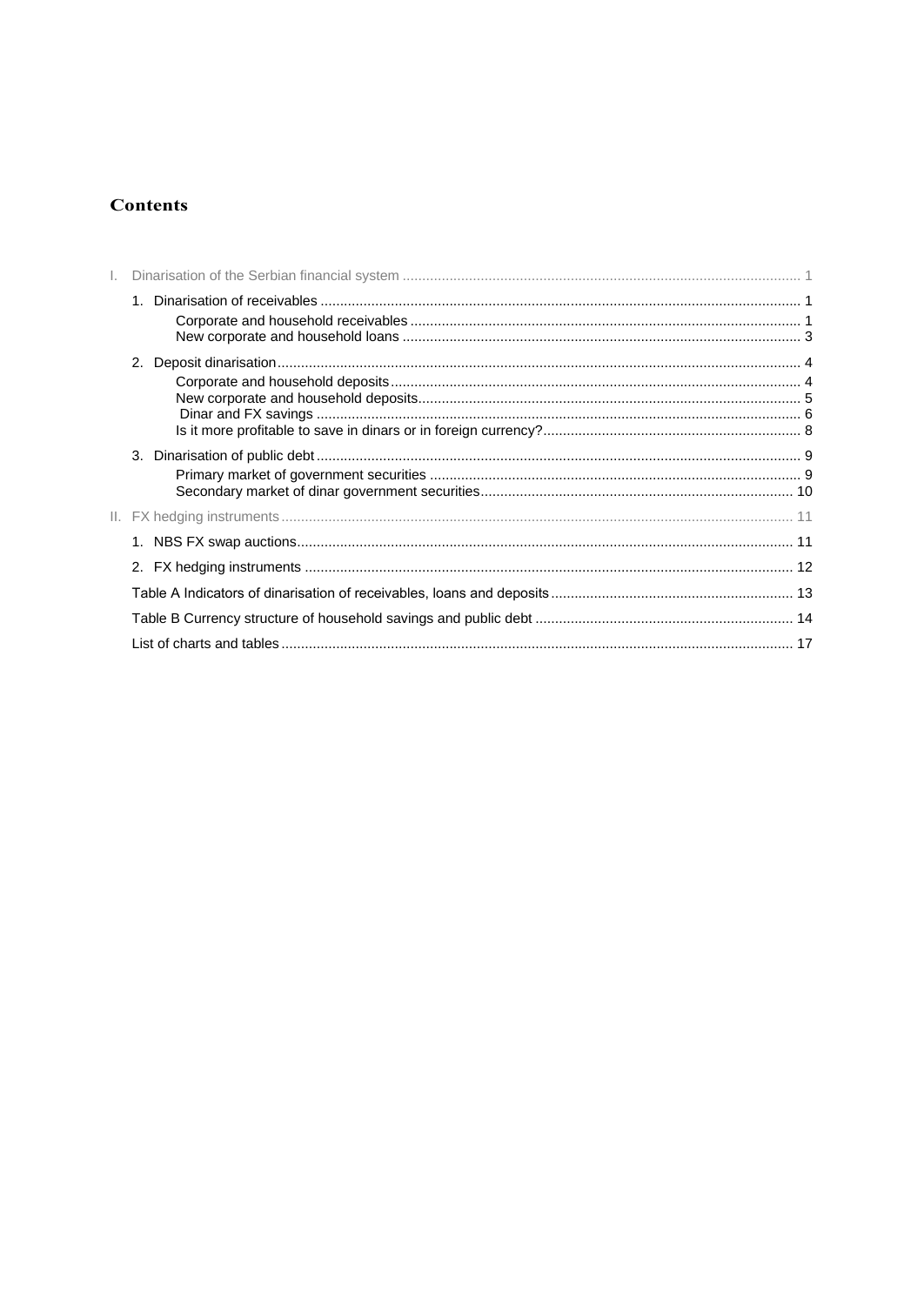## <span id="page-5-0"></span>**I. Dinarisation of the Serbian financial system**

*Both outstanding and new business in Q2 recorded an increase in the degree of dinarisation of corporate and household receivables. Dinarisation of corporate and household receivables recorded the maximum value under comparable statistics.*

*The share of dinar deposits in total corporate and household deposits also increased in outstanding business, with the continued propulsive growth of dinar savings. In terms of new business, deposit dinarisation declined.* 

*After a successful issue of eurobonds by Serbia in the international financial market, the degree of public debt dinarisation declined slightly.*

## <span id="page-5-1"></span>**1. Dinarisation of receivables**

*Dinarisation of corporate and household receivables continued up in Q2 2020, driven by increased dinar loans under the Guarantee Scheme provided by Republic of Serbia. Dinarisation of new corporate and household loans also edged up.* 

#### <span id="page-5-2"></span>**Corporate and household receivables**

Corporate and household receivables continued up in Q2 2020, owing to the continued monetary policy easing, initiated disbursement of loans under the Guarantee Scheme<sup>1</sup> and the moratorium on loan repayment<sup>2</sup>, amid low interest rates. At end-June 2020, total corporate and household receivables reached RSD 2,574.0 bn, up by RSD 100.2 bn from end-Q1. Observing the currency composition, the stock of dinar receivables increased twice more than FX-indexed and FX receivables (RSD 68.5 bn vs RSD 31.6 bn), which drove up their share in total receivables (by 1.4 pp), to 34.6%. This is the maximum value of this indicator under comparable statistics. Excluding the exchange rate effect, this indicator measured 34.3% at end-Q2, up by 1.4 pp from end-Q1.<sup>3</sup>

Household receivables (RSD 53.8 bn) recorded the somewhat higher rise compared to corporate receivables (RSD 46.4 bn). Both sectors posted increase largely on account of dinar receivables, whose share in total receivables went up, to 55.8% for household, and 16.4% for corporate receivables in Q2.





<sup>&</sup>lt;sup>1</sup> In accordance with the Decree establishing the Guarantee Scheme as an economic support measure to mitigate the consequences of the COVID-19 disease caused by virus SARS-CoV-2 (RS Official Gazette, No 57/2020).

<sup>&</sup>lt;sup>2</sup> In accordance with the Decision on Temporary Measures for Safeguarding Stability of the Financial System (RS Official Gazette, No 33/2020). <sup>3</sup> Calculated at the exchange rate of the dinar against the euro, US dollar, Swiss franc, pound sterling and Japanese yen as at 30 September 2014, taking into account the currency structure of loan receivables.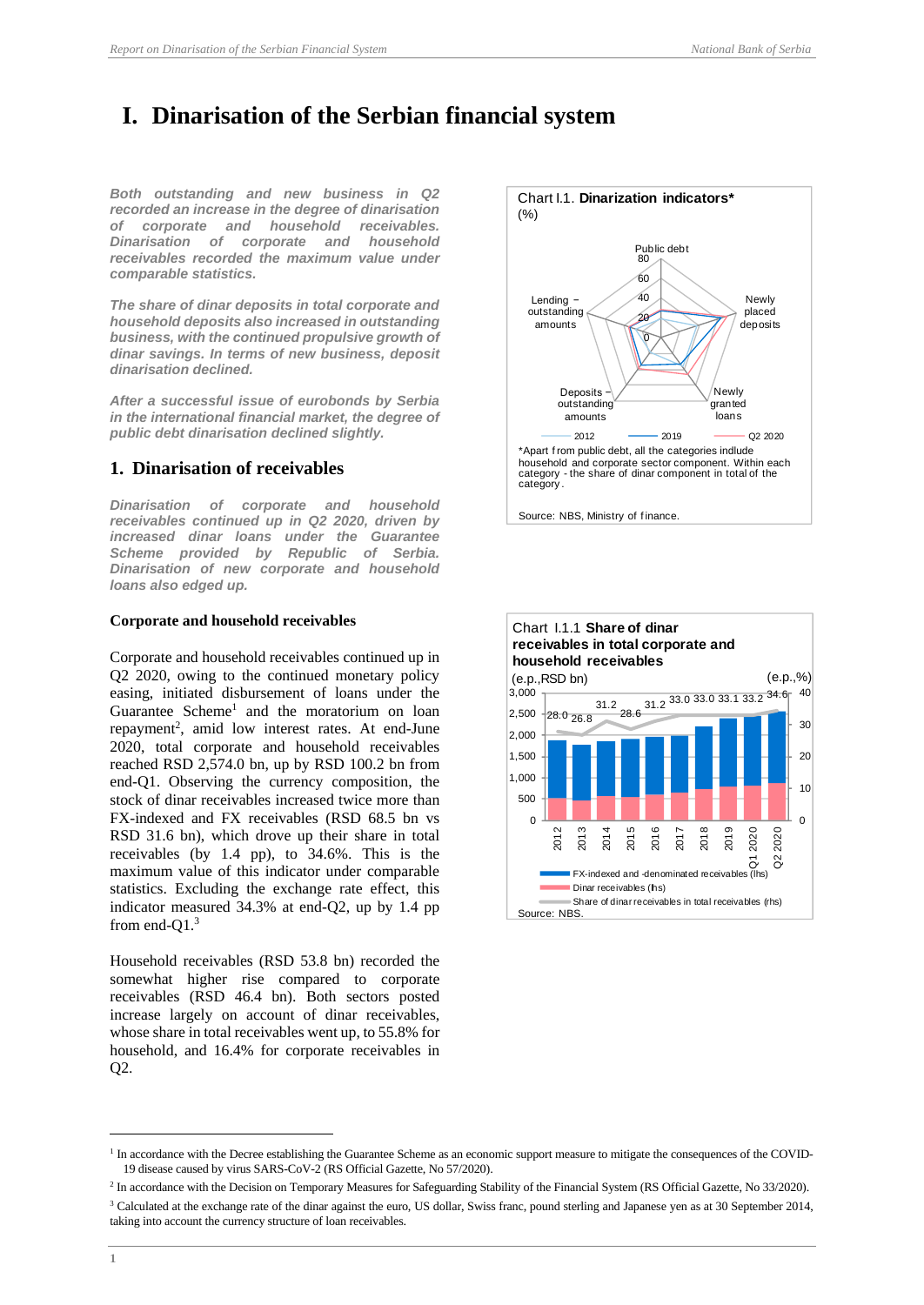In Q2, the rise in household loans was mainly driven by cash loans disbursed in dinars, as a rule. In addition to monetary policy relaxation, the increase in these loans was also driven by the moratorium on repayment of loans since end-March which lasted for three months. Dinar loans belonging to the "other" category also went significantly up which was particularly pronounced in May and June after banks started approving loans to entrepreneurs and agricultural estates under the Guarantee Scheme. Amid low interest rates in the international market, the said factors also drove FX-indexed household loans up. As so far, the rise in housing loans was dominant.

As for corporate loans, dinar loans recorded twice more dynamic nominal growth compared to FXindexed and FX loans (RSD 30.9 bn vs RSD 15.5 bn). Higher need for liquid assets in the previous period was the reason for more liquidity loans and working capital loans. Compared to loans for other purposes, these loans are granted in dinars to a larger extent. In Q2, they accounted for around RSD 32.7 bn or 72% of the total increment in corporate loans and they are the second most dominant corporate loan category (with a 41% share), after investment loans. The bulk of loans for this purpose (EUR 558.5 mn) was approved to micro, small and medium-sized enterprises under the Guarantee Scheme in May and June and more than half of these loans (56.4%) were granted in dinars. The stock of investment loans, dominantly approved with an FX clause, also went up. Loans for this purpose are still the most prevalent loan category with a 44% share in total corporate loans.

The rise in receivables is expected in the coming period, too, encouraged by many NBS and Serbian Government measures aimed at lending growth. Hence, the rise in the stock of receivables will be driven by the July moratorium on loan repayment, continued disbursement of loans under the Guarantee Scheme for micro, small and medium-sized enterprises, as well as for certain household groups (entrepreneurs and agricultural estates).<sup>4</sup> Positive effects might be more pronounced in case of dinar loans as these loans should be even more favourable than so far, since from July the NBS calculates and pays interest on allocated required reserves in dinars at a "preferential interest rate" which is higher than the "regular" rate (by 0.50 pp per annum) if, under the Guarantee Scheme, banks granted loans to clients at an interest rate which is at least 0.5 pp lower than the maximum rate stipulated by the Decree on the Guarantee Scheme.<sup>5</sup> Enabling banks to approve loans up to RSD 90,000 under predefined terms, to natural persons whose salaries or pensions are not paid







Source: NBS.

<sup>4</sup> By end-June EUR 638.4 mn worth of loans were approved under the Guarantee Scheme, out of the total of EUR 2 bn which banks can approve on these grounds until the end of January 2021.

<sup>5</sup> Pursuant to the Decision on Interest Rates Applied by the National Bank of Serbia in the Implementation of Monetary Policy.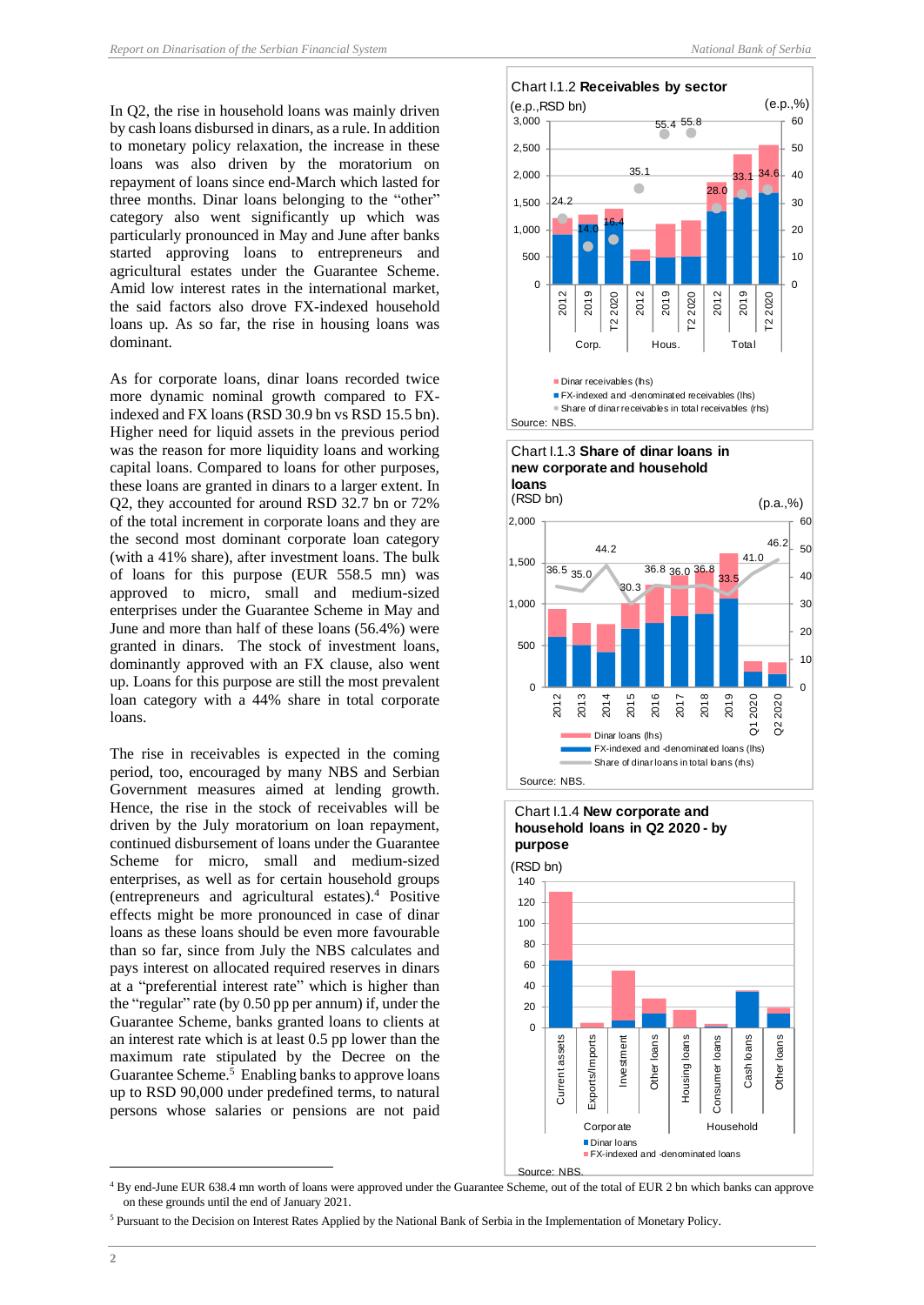through an account with those banks will also boost dinar household loans.

As for measures targeting housing loans, positive effects are expected on account of lowering of the minimum downpayment for the purchase of the first flat (to 10%), as well as temporary relaxation of conditions for the approval of housing loans in terms of the degree of the completion of works. Enabling of deferral of repayment of housing loans for up to five years will also aid lending growth.

#### <span id="page-7-0"></span>**New corporate and household loans**

In Q2, banks approved new corporate and household loans in the amount of RSD 293.3 bn, down by RSD 25.0 bn from the previous quarter. When observing individual months, April saw the approval of an extremely modest amount of new loans under the impact of containment measures. With the relaxation of these measures came the gradual rise in lending and the amount of new corporate and household loans reached RSD 152.0 bn in June, which is more than half of the amount of loans granted in Q2.

In terms of the composition of new corporate and household loans, 46.2% were approved in dinars, considerably more (by 5.2 pp) than in the previous quarter. Loans were largely granted to corporates (RSD 218.3 bn). The bulk of this amount was intended for working capital where the currency composition changed significantly in favour of dinar loans which were approved to micro, small and medium-sized enterprises on favourable terms under the Guarantee Scheme. The increase in dinar lending on the said grounds significantly boosted dinarisation of total new corporate loans. In Q2, this indicator stood at 39.0%, up by 11.7 pp, compared to Q1, and up by 26.3 pp compared to Q2 2019. Loans for all other purposes recorded a decrease, save for exportand import-loans which recorded modest growth.

In Q2, the volume of new household loans was significantly reduced in the face of the pandemic. Hence, in April only RSD 10.2 bn was disbursed – which is the lowest amount since January 2011, but in May and June this amount gradually increased. In Q2, loans worth RSD 75.0 bn were disbursed, down by more then a quarter from Q1. The decrease was particularly pronounced for dinar loans (by RSD 21.3 bn), especially cash loans (by RSD 30.0 bn) as the most prevalent category among new loans (with 47%). In addition, dinar loans continue to dominate the composition of household loans (67.3%) though their share is lower than in Q1 (by 2.1 pp).

In Q2 the amount of new FX-indexed household loans dropped (by RSD 7.1 bn) but the decrease referred to housing loans mostly. As for other loan categories, consumer loans increased slightly (by RSD 0.8 bn) as did other non-categorised loans (by





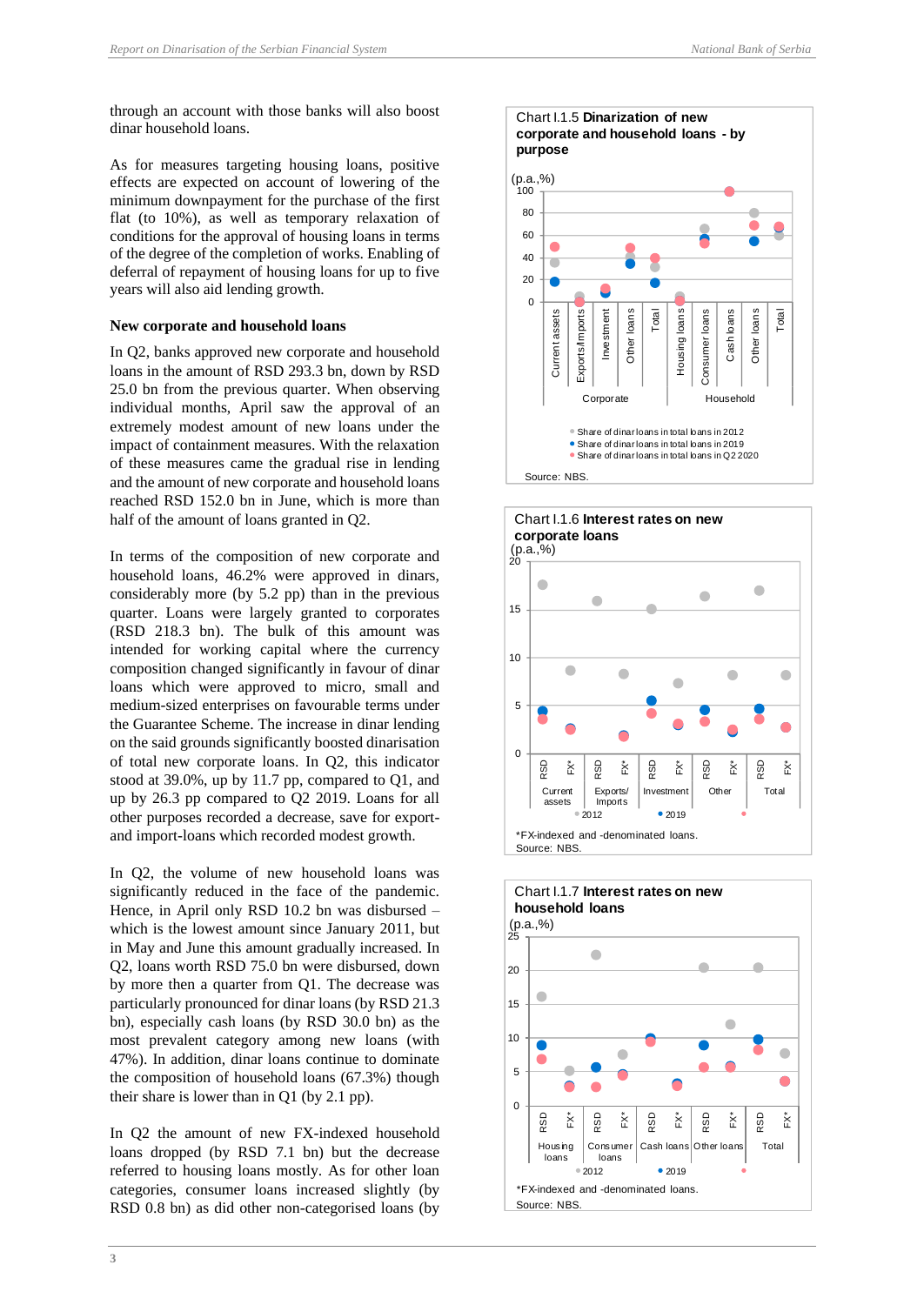RSD 3.5 bn), including loans for working capital and liquidity approved to entrepreneurs and agricultural estates under the Guarantee Scheme.

As a result of past NBS monetary policy easing, interest rates on new dinar corporate and household loans continued decreasing. In Q2 they went down by 1.3 pp on average, to 5.3% which is their lowest level so far. Interest rates on all types of household loans dipped, particularly on other non-categorised loans (from 7.6% to 5.6%). Interest rate on dominant, cash loans decreased to 9.4% on average (by 0.1 pp), the lowest level so far.<sup>6</sup>

Interest rates on dinar corporate loans went up on average, from the lowest level thus far (3.3% in Q1) to 3.5%. Interest rates on loans for all purposes, except for the prevalent category, working capital loans, declined; the latter were approved at somewhat higher rates in April. However, with the onset of the Guarantee Scheme, a gradual decline in interest rates on these loans ensued in May and June.

Interest rates on FX-indexed and FX corporate and household loans also dropped (by 0.1 pp) measuring 2.8% on average. This is a result of more favourable interest rates on FX-indexed household loans (they declined by 0.2 pp on average, to 2.6%), which was characteristic for all loan categories, including interest rates on housing loans which touched record low levels in Q2 (2.7% on average). Interest rates on FX-indexed and FX corporate loans remained unchanged from Q1 (2.7%) on average, with interest rates on loans for working capital and financing of import and export declining, interest rates on investment loans remaining the same, and interest rates on other non-categorised loans slightly increasing on average.

## <span id="page-8-0"></span>**2. Deposit dinarisation**

*The degree of dinarisation of corporate and household deposits rose in Q2 2020, to a large extent as a result of higher government payments in dinars under the government aid package for corporates and households aimed at mitigating the negative economic effects caused by the coronavirus. The rising deposit dinarisation has remained under the favourable influence of uninterrupted growth of dinar savings.* 

## <span id="page-8-1"></span>**Corporate and household deposits**

At end-Q2 2020 corporate and household deposits with banks amounted to RSD 2,726.5 bn, of which 38.5% related to dinar deposits. The stock of total deposits increased by RSD 216.1 bn in Q2, with considerably more dynamic growth in dinar deposits (by RSD 156.8 bn) relative to FX deposits (by RSD 59.3 bn), to a large extent as a result of government measures aimed at mitigating the negative effects of



 $6$  Data are available as of Q1 2015.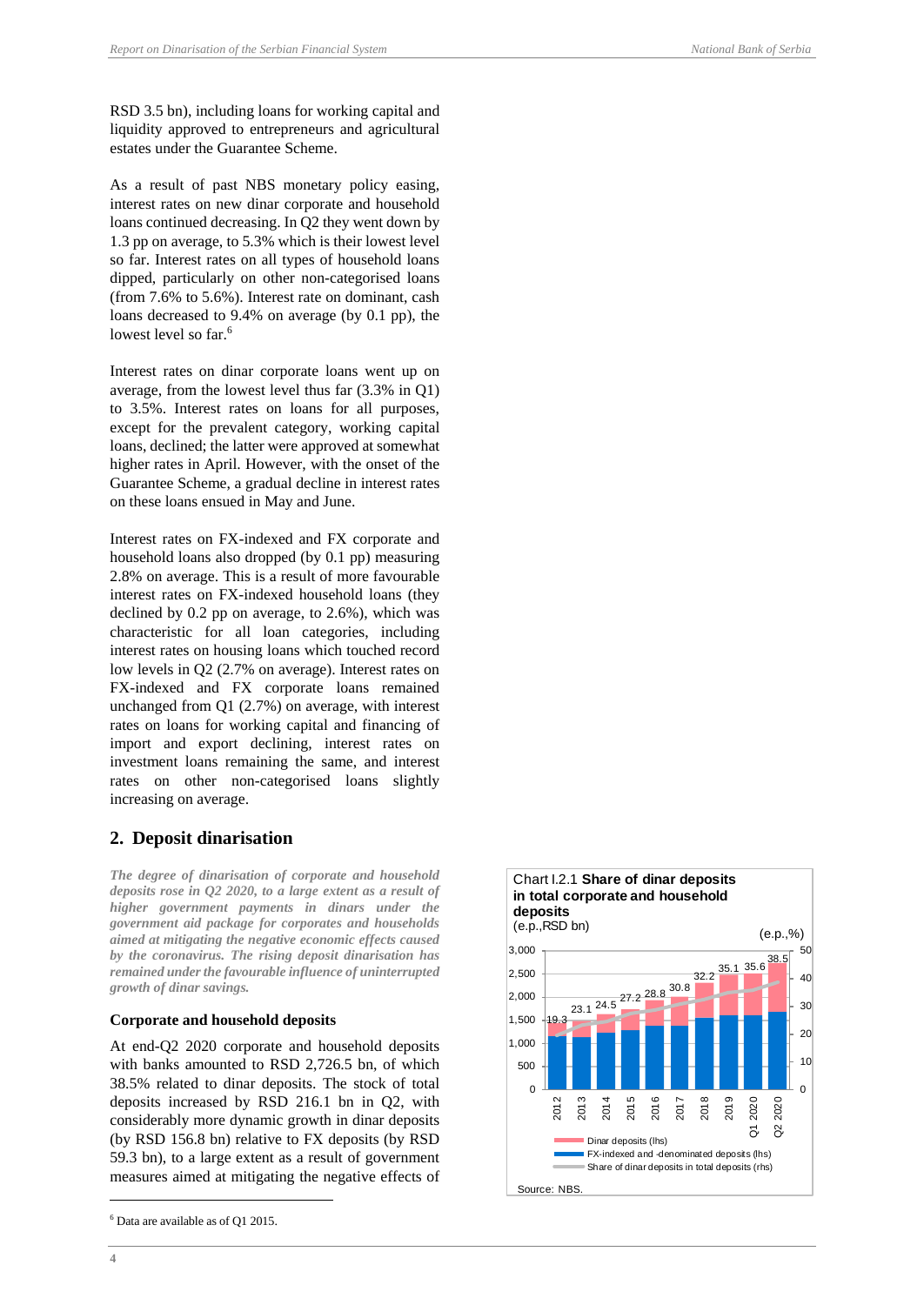the coronavirus spread – deferral of taxes and contributions and direct transfers such as payment of minimum wages for workers employed by private companies and one-off payments to adult citizens. NBS measures such as the moratorium on the repayment of bank loans for corporates and households also contributed to the rise in deposits.

The increase in dinar corporate deposits was particularly pronounced (by RSD 97.6 bn), primarily relating to the funds in transaction accounts of corporates in trade, industry, as well as transport, catering, and ICT. Corporate FX deposits increased to a much lesser extent than dinar deposits (by RSD 38.6 bn), and their rise was particularly pronounced for demand deposits with maturity of up to one year in corporates operating in industry.

Under the impact of the said trends, the degree of dinarisation of corporate deposits continued to increase in Q2, for the fifth consecutive quarter (by 1.7 pp), reaching record 60.3% at end-June.<sup>7</sup> Compared to the same quarter last year, this indicator increased more significantly (by 5.3 pp).

Household deposits also posted dynamic increase in Q2 (by RSD 80.0 bn), driven primarily by transaction dinar deposits and less by dinar savings which reached the record amount in Q2 (RSD 85.5 bn, including savings of non-residents).

In the same period, FX household deposits recorded considerably more modest growth. The increase was recorded mainly by deposits with maturities shorter than one year, within which demand deposits rose in particular.

More dynamic growth in dinar deposits relative to FX deposits further boosted dinarisation of household deposits. At end-Q2 this indicator reached 24.9% which is the highest level so far. Compared to Q1, this indicator increased by 2.5 pp, and by 4.9 pp in the past year.

#### <span id="page-9-0"></span>**New corporate and household deposits**

In Q2 2020, corporates and households deposited RSD 330.8 bn with banks, somewhat more than in Q1 (RSD 7.0 bn). The increase was driven by higher FXindexed and FX deposits than in Q1 (by RSD 9.8 bn). In the same period, the amount of new dinar deposits declined by RSD 2.8 bn, reducing somewhat their share in total new deposits (by 2.4 pp to 70.2%) compared to a quarter earlier.

In terms of the composition of total new deposits, corporate deposits rose by RSD 27.6 bn in Q2, almost entirely as a result of higher FX deposits (by RSD



Chart I.2.2 **Deposits by sector**





<sup>7</sup> Data are available as of July 2008.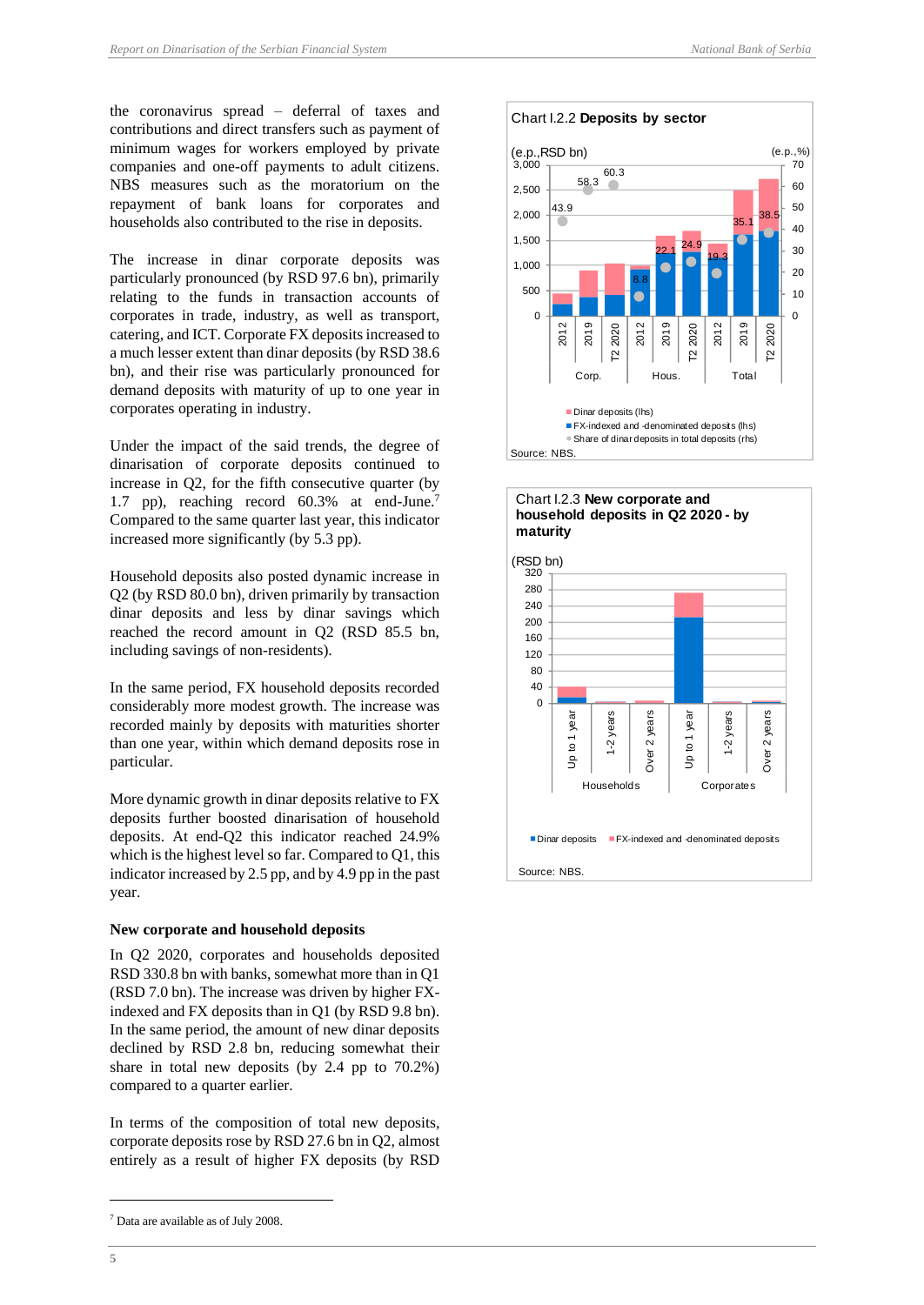25.7 bn). As new dinar deposits rose to a much lesser extent (by 1.9 bn), their share in total new deposits declined by 7.7 pp, to 77.8%.

The rise in new dinar and FX corporate deposits came with a certain change of deposit maturity in favour of deposits with maturities of up to one year as the most dominant deposit category.

As for household deposits, the amount of new deposits in Q2 was lower by RSD 20.6 bn q-o-q. New FX deposits of all maturities were lower (by RSD 15.9 bn). Dinar deposits contracted to a lesser extent (by RSD 4.8 bn), in case of all maturities, which led to an increase in the degree of dinarisation of new household deposits by 1.7 pp, to 29.0%.

In Q2, interest rates on term dinar household deposits were lower on average than in the previous quarter (by 0.4 pp), equalling 2.4%. In terms of the maturity structure of dinar deposits, interest rates are set within the range of 2.3% - for deposits with the maturity up to one year, to 4.0% for deposits termed for longer than two years.

In Q2, rates on FX household deposits offered by banks were on average similar to those in Q1 (1.0%). Interest rates on deposits termed for periods shorter than two years went up and rates on deposits with longer maturities remained the same.

## <span id="page-10-0"></span>**Dinar and FX savings**

Household savings deposited in banks in Serbia in Q2 continued up despite the adverse impact of the coronavirus on the economy, reflecting confidence in the dinar and preservation of financial and macroeconomic stability. Dinar savings continue to post more dynamic growth than FX savings, encouraged by relatively higher interest rates on dinar than on FX savings and the stimulating tax treatment of income from dinar savings.

In Q2, dinar household savings deposited with banks in the Republic of Serbia continued growing from month to month, posting record high levels. At end-June dinar savings (residents' and non-residents') stood at RSD 85.5 bn, up by RSD 1.8 bn (2.2%) from end-March and by RSD 5.9 bn (7.4%) from the end-2019. Compared to Q2 2019, the dinar savings went up by RSD 16.2 bn (23.4%).

In the maturity composition of dinar savings, savings with maturity of up to one year rose by RSD 4.8 bn, while the savings with longer maturities declined by RSD 2.5 bn. In terms of individual maturity, savings termed from six to twelve months and demand savings increased the most (by RSD 2.7 bn and RSD 2.4 bn, respectively). These account for the bulk of dinar savings (with 38.6% and 26.3%, respectively). Savings termed for longer than a year accounted for

#### Chart I.2.4 **Dinarisation of new corporate and household deposits - by maturity**





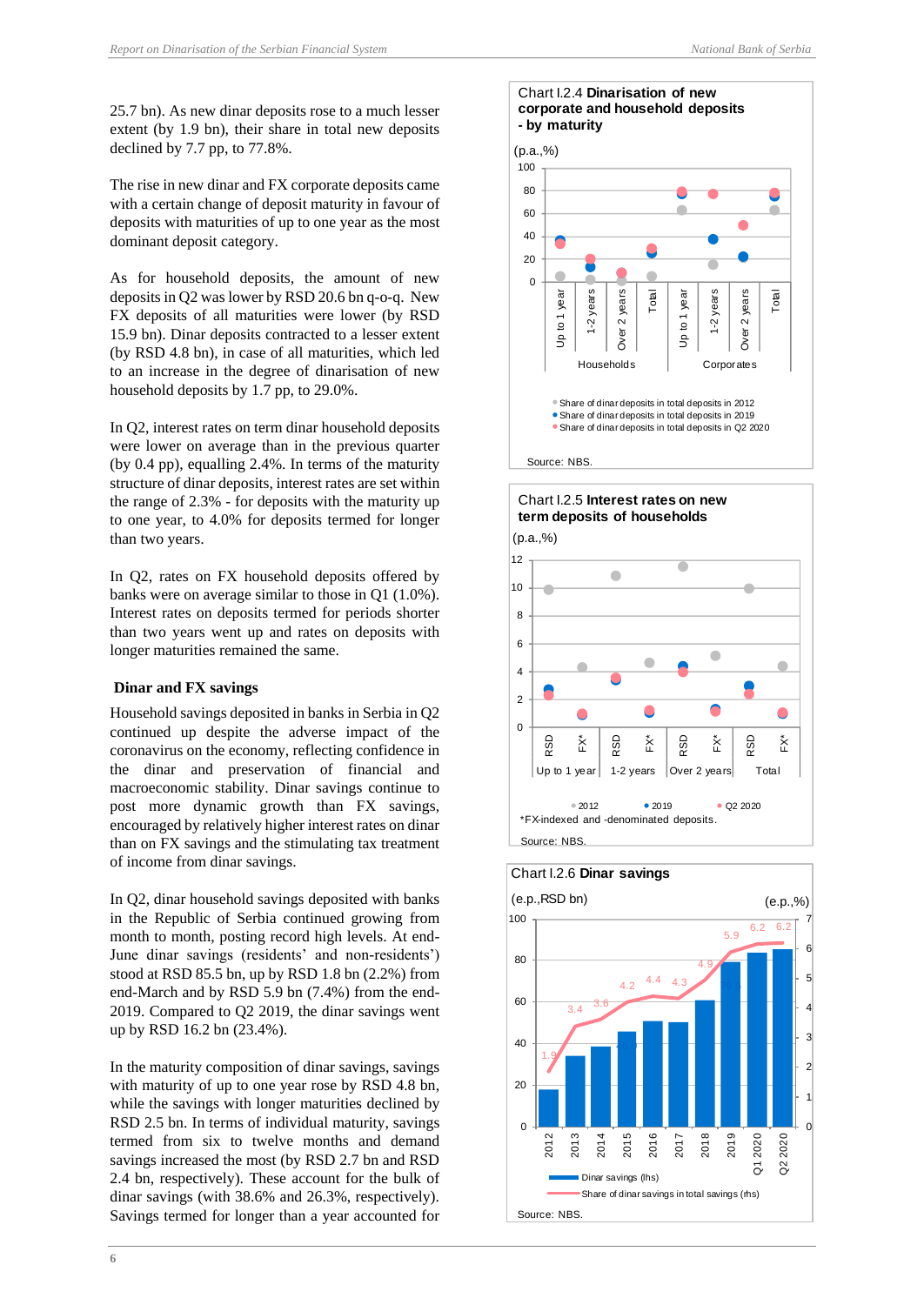somewhat more than a quarter (25.6%) of total savings. On average, banks offer a 3.7% interest rate on savings with these maturities, while interest rates on savings with shorter maturities equalled 2.3%.

At end-Q2, FX savings reached EUR 10,988.0 mn, rising by EUR 168.2 mn (1.6%) from end-March, аnd by EUR 183.7 mn (1.8%) from the end of last year. In y-o-y terms, this growth is higher (EUR 596.7 mn or 5.7%).

Similar as with dinar savings, FX savings deposited for periods shorter than a year increased (by EUR 362.2 mn) owing to demand savings (up by EUR 246.9 mn) and savings with six to twelve month maturity (by EUR 135.1 mn). Demand savings are still the dominant form of FX savings (67%) despite lower interest rates offered by banks (1.0% on average). FX savings deposited for over one year for which banks offer relatively favourable interest rates (1.1% on average) decreased by EUR 193.9 mn in Q2.

The share of dinar in total savings amounted to 6.2% at end-June, slightly higher than three months ago, or 0.9 pp higher than at end-Q2 2019.



24%

26%

Source: NBS.



**Demand deposits** Up to 3 months ■ 3-6 months ■ 6-12 months 1-2 years Over 2 years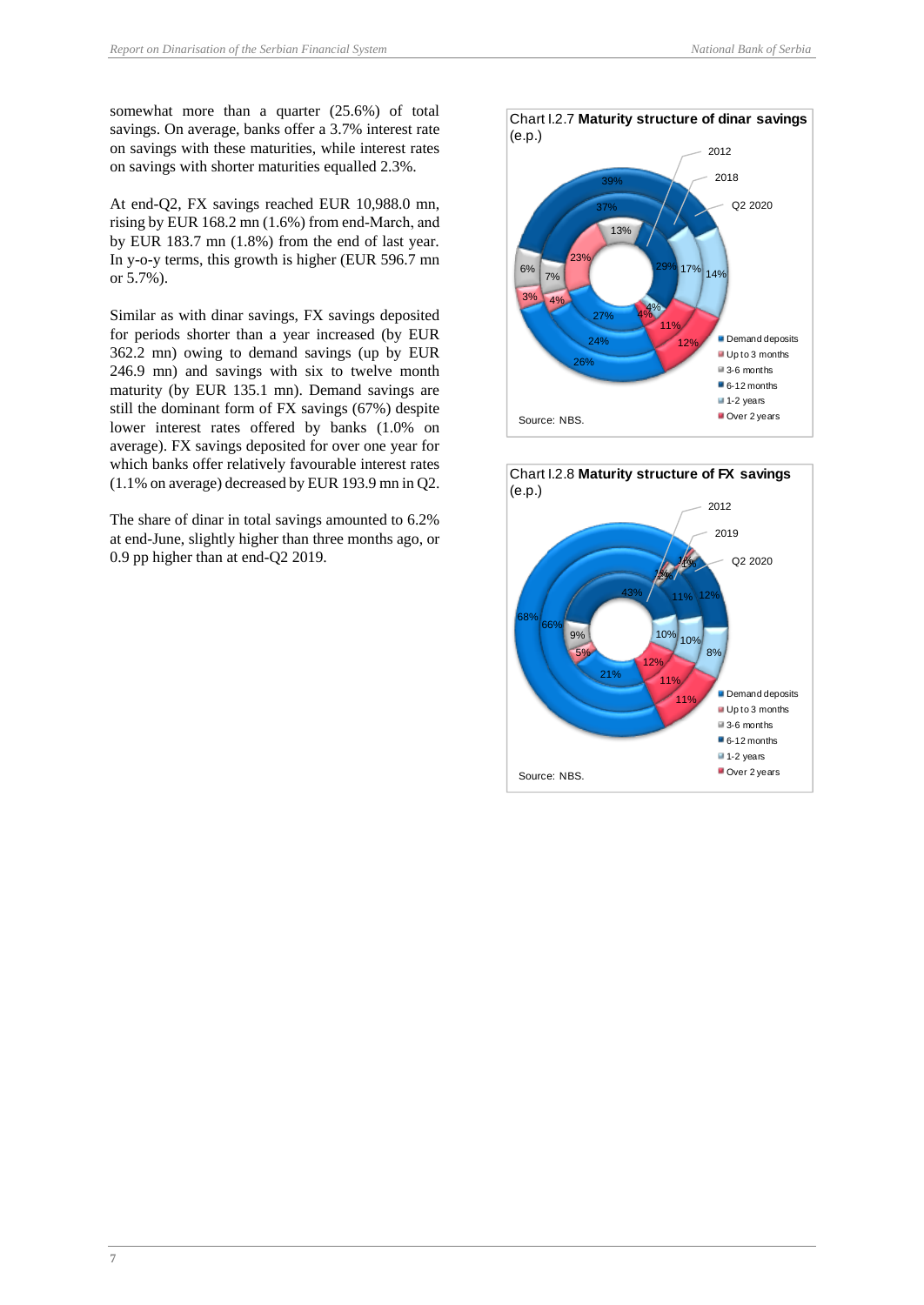#### **Is it more profitable to save in dinars or in foreign currency?**

<span id="page-12-0"></span>In the conditions of low and stable inflation and relative exchange rate stability, and thanks to the timely pre-emptive measures taken by the NBS, in cooperation with the Government, to support the economic and financial system, households' confidence in the stability of the domestic currency and the security of the domestic financial system has been preserved. As a result, despite the uncertainty caused by the coronavirus pandemic, household savings increased.

Dinar savings increased almost five times in the past eight years (by RSD 67.9 bn), reaching a record high of RSD 85.5 bn in mid-2020. In the same period, FX savings also increased, though somewhat more moderately, from EUR 7.9 bn to EUR 11.0 bn.

#### Table I.2.1. **Profitability of savings placed on deposit for a year**

| Type of savings                                                                          | Date of<br>deposit | Initial | <b>EURRSD</b><br>exchange | Interest<br>rate (%, | Maturity | <b>EURRSD</b><br>exchange | Deposit at<br>the end of | Amount of deposit<br>at the end of term                         |           |
|------------------------------------------------------------------------------------------|--------------------|---------|---------------------------|----------------------|----------|---------------------------|--------------------------|-----------------------------------------------------------------|-----------|
|                                                                                          | placement          | deposit | rate*                     | $p.a.$ )**           | date     | rate                      | term**                   | in RSD<br>102.830<br>100,210<br>2.620<br>396<br>5.847<br>27.855 | in EUR*** |
| Savings in RSD                                                                           | Jun 2019           | 100,000 | 117.9377                  | 2.83                 | Jun 2020 | 117,5852                  | 102.830                  |                                                                 | 875       |
| Savings in EUR                                                                           | Jun 2019           | 848     | 117.9377                  | 0.6                  | Jun 2020 | 117,5852                  | 852                      |                                                                 | 852       |
| Difference in favour of savings in RSD - deposit placed for a year                       |                    |         |                           |                      |          |                           |                          |                                                                 | 22        |
| Difference in favour of savings in RSD - deposit placed for a 3M period                  |                    |         |                           |                      |          |                           |                          |                                                                 | 3         |
| Difference in favour of savings in RSD - deposit placed for a 2Y period                  |                    |         |                           |                      |          |                           |                          |                                                                 | 50        |
| Difference in favour of savings in RSD - deposit placed for a 7Y period, annual rollover |                    |         |                           |                      |          |                           |                          |                                                                 | 237       |

\*monthly av erage exchange rate of the dinar against the euro.

\*\*weighted av erage interest rate on RSD and EUR sav ings placed on deposit f or a y ear - new business.

\*\*\*f or savings in euros, after tax on interest income.

The results of the latest analysis of profitability of savings in the June 2012 – June 2020 period confirm that it is more profitable to save in dinars than in euros, both in the long and in the short term. Analysis of savings termed for 1 year (without rollover) reveals that in the past eight years it was more profitable to save in dinars in as many as 98% of the observed annual subperiods (Chart I.2.9). Hence, a depositor who in June 2019 termed RSD 100,000 at an interest rate of 2.83% would, after one year (in June 2020), receive over RSD 2,600 more than the depositor who in the same period termed euros in the equivalent value of RSD 100,000 at an interest rate of 0.60% (Table I.2.1). In the case of savings termed for three months, dinar savings were more profitable than euro savings in over 86% of the observed quarterly subperiods, whereas in the case of savings termed for two years, dinar savings were more there are<br>
therefore, continue to promote dinar savings and the same of the same of the savings of the properties<br>
of the material continue to the same of the same of the same of the same of the same of the same of the sa



profitable than euro savings in all observed two-year subperiods.

The analysis also showed that if savings were termed for a year with deposit rollover in the period of eight year, a person who saved in dinars and deposited RSD 100,000, would receive almost RSD 39,500 (around EUR 340) at the end of the observed period (June 2020) than a person who deposited an equivalent value in euros in the same period.

Higher profitability of dinar savings is the result of the achieved and maintained monetary stability (low and stable inflation and a relatively stable RSD/EUR exchange rate), i.e. of a stable macroeconomic environment, higher interest rates on dinar than on euro savings, more favourable tax treatment of savings in the domestic currency, and all timely measures taken during the pandemic to preserve households' confidence in the national currency.

The promotion of savings in dinars is part of the NBS strategy of dinarisation of the financial system. The NBS will,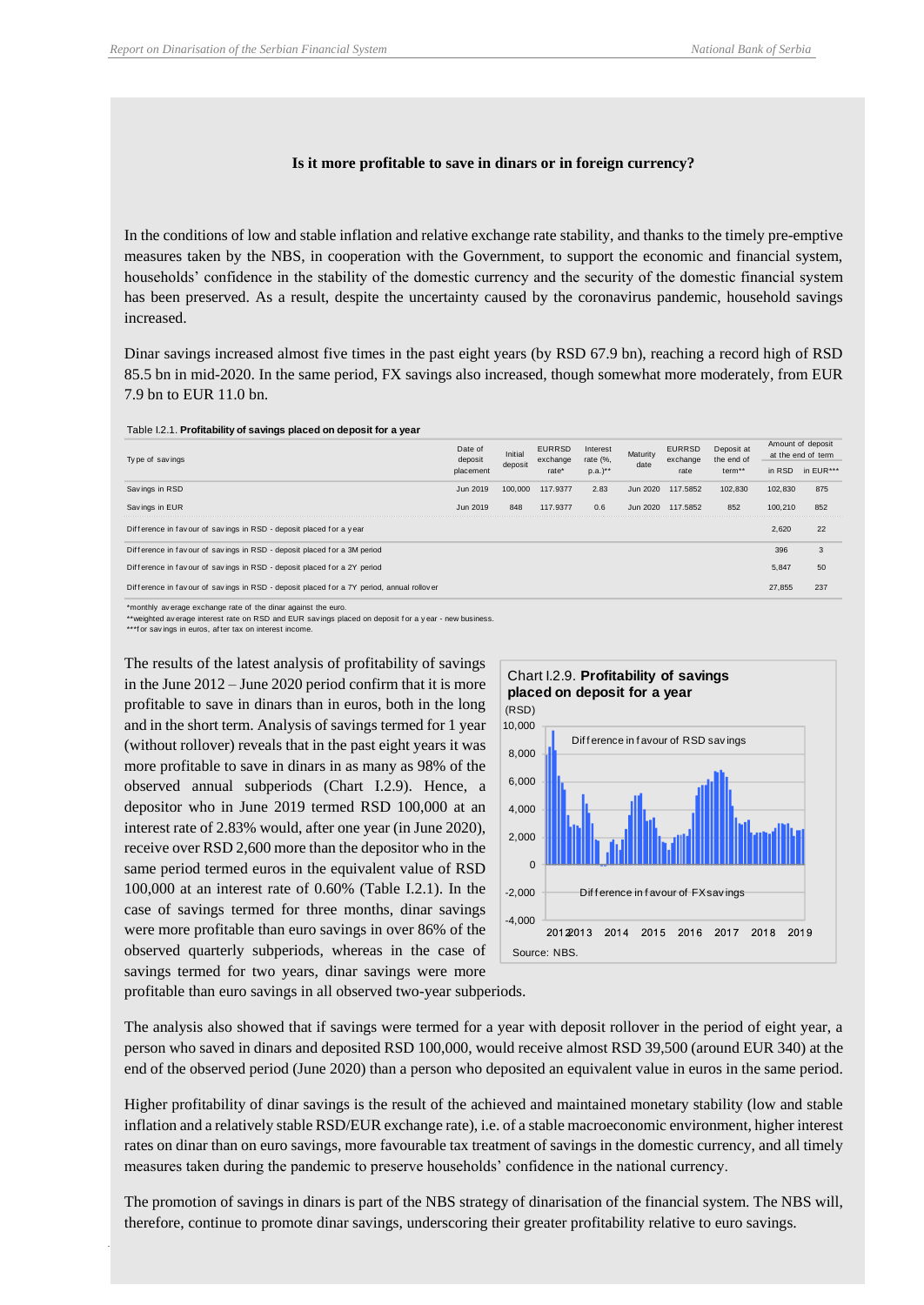## <span id="page-13-0"></span>**3. Dinarisation of public debt**

*In Q2 2020, the degree of dinarisation of public debt decreased somewhat relative to Q1, which is in a large extent influenced by an increase in the FX component of public debt after the issue of 7-year eurobonds worth EUR 2 bn in the international financial market. The dinar component increased less than the FX component due to the securities issued in the domestic financial market.* 

#### At end-Q2, public debt equalled RSD 3,154.2 bn, up by RSD 297.9 bn from end-Q1.

The rise in public debt was mostly due to an increase in its FX component (by RSD 222.7 bn), including primarily higher euro debt (by EUR 1,979.0 mn) in respect of eurobonds issued by Serbia in the international capital market in the conditions of the global economic crisis caused by the coronavirus pandemic. Eurobonds with 7-year maturity, worth EUR 2 bn, were issued at the coupon rate of 3.125%. The investors' interest for these securities was outstanding, and the investors' demand at the auction was several times higher than the planned and realised issue amount, and the interest rate decreased during the auction.

The dinar component of public debt also went up (by RSD 75.2 bn), which was almost entirely due to government borrowing in the domestic capital market through the sale of long-term securities (RSD 75.1 bn).

When it comes to other currencies, a part of debt to the IMF was repaid (worth SDR 8.0 mn), while dollar public debt increased marginally (by USD 33.1 mn).

As a result of the above developments and the exchange rate changes (weakening of the euro against the dollar), the share of euro-denominated public debt in total public debt increased (by 3.2 pp to 47.2%), while a decrease was recorded in the share of dinar (by 0.4 pp to 28.4%) and dollar debt (by 2.1 pp to 17.3%).

#### <span id="page-13-1"></span>**Primary market of government securities**

Based on the securities issued in the domestic market, at end-Q2 public debt equalled RSD 1,221.2 bn, up by RSD 74.3 bn from end-Q1.<sup>8</sup>

In the conditions of global risk aversion and diminished foreign investors' interest in domestic dinar securities, the government refinanced the maturing of previously issued securities in this market and managed to borrow additionally. As a result, public debt increased on this account by RSD 75.1 bn relative to Q1. By individual maturity, the entire increase in the stock of dinar government securities









**9**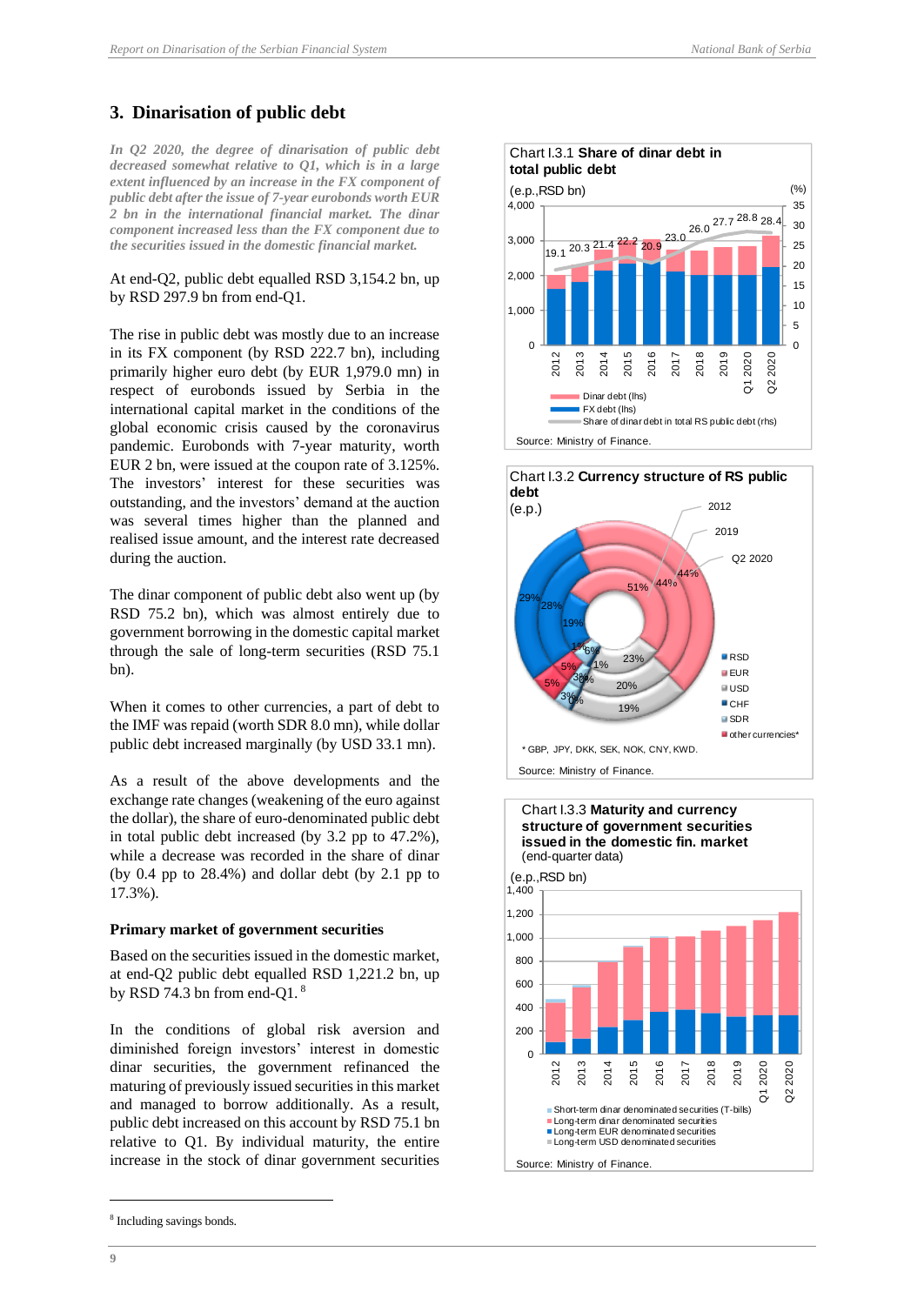refers to securities with maturities longer than one year – there was an increase in the stock of 2Y securities (by RSD 39.1 bn), 53W securities (by RSD 35.0 bn), 5.5Y securities (by RSD 25.8 bn) and, to a smaller extent, also 12.5Y securities (by RSD 4.4 bn). In the same period, the stock of 3Y securities decreased (by 25.7 bn), as did the stock of 7Y securities (by RSD 3.5 bn).

In respect of FX government securities issued in the domestic market, there was no major borrowing in Q2 as the government met its requirements for FX liquidity from the issue of eurobonds in the international financial market. Thus, public debt in respect of FX securities issued in the domestic market contracted by EUR 7.2 mn relative to Q1, while the maturing of 3Y securities was refinanced by fresh borrowing under 2Y securities.

These movements increased the share of dinar securities in the currency composition of the portfolio of government securities (from 71.0% in Q1 to 72.8% in Q2 2020).

#### <span id="page-14-0"></span>**Secondary market of dinar government securities**

The turnover of dinar government securities in the secondary market in Q2 decreased by RSD 44.7 bn from a quarter before, to RSD 95.6 bn.

Lower volume of secondary trading in dinar securities mainly resulted from reduced trading in securities with the initial maturity of 7 years (in the amount of RSD 27.2 bn), which accounts for a half of total trading in this market. Trading in 10Y, 5Y and 3Y securities also contracted. On the other hand, the largest positive contribution to secondary trading came from 53W securities issued in Q2.

Secondary trading in dinar government securities in the Belgrade Stock Exchange in Q2 came at RSD 6.4 bn, which is almost by a half less (by RSD 6.5 bn) than in the previous quarter. Accordingly, the share of trading in this market in the total volume of secondary trading in these securities decreased as well (7%).



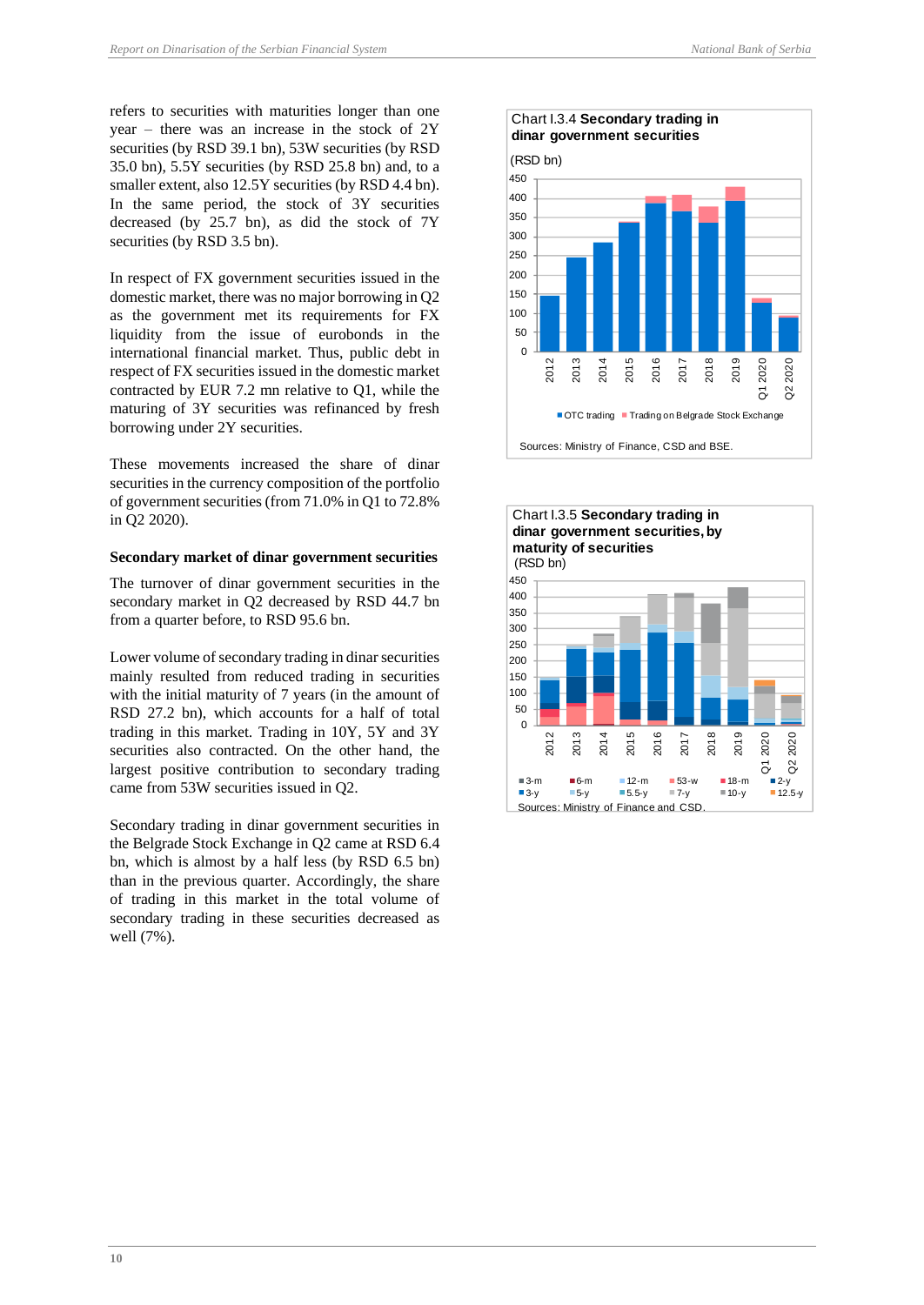## <span id="page-15-0"></span>**II. FX hedging instruments**

*In Q2, the NBS continued to organise regular three-month and two-week swap auctions of foreign currency, in order to encourage the development of the interbank swap market. The NBS continued to*  apply a changed practice regarding regular FX swap auctions which it adopted in late March to support *the domestic financial system and the domestic economy in the conditions of the spread of the coronavirus. Thus, from 31 March until end-May 2020, the NBS organized regular swap auctions at the fixed swap points method, instead of the variable multiple swap points method applied before, which means that the volumes of swap purchase and sale no longer had to be identical. By organising auctions of swap purchase and swap sale of foreign currency (euros) in exchange for dinars at the fixed method, the NBS enabled banks to obtain the needed dinar and FX liquidity at favourable interest rates.* 

*In the same period, residents concluded forward FX purchases with banks worth EUR 38.3 mn, up by EUR 5.5 mn from the quarter before, and forward FX sales worth EUR 10.3 mn, down by EUR 6.4 mn q-o-q.*

## <span id="page-15-1"></span>**1. NBS FX swap auctions**

In Q2, in the conditions of the spread of the coronavirus, the NBS continued to hold regular swap auctions, not only in order to encourage the development of the interbank swap market but also to provide additional support to the domestic financial system by ensuring additional dinar and FX liquidity at favourable terms. Thus, from 31 March until end-May 2020, the NBS organised regular swap auctions at the fixed swap points method, instead of the variable multiple swap points method as before. The volumes of swap FX purchase and sale no longer had to be identical. By organising auctions of swap purchase and sale of FX (euros) in exchange for dinars at the fixed method, the NBS enabled banks to obtain the needed dinar and FX liquidity at favourable interest rates. This means that the role of the NBS at FX swap auctions was not only that of an intermediary, but it also to provide sufficient dinar and FX liquidity to banks, at favourable interest rates, in order to prevent any disruptions in the domestic money and financial market.

In Q2, the NBS organised 26 regular three-month FX swap actions (of which 16 at the fixed method), in which it swap sold EUR 180 mn and swap bought EUR 169 mn. Total bank demand at regular threemonth swap FX sale auctions amounted to EUR 440 mn, while total demand at three-month swap FX purchase auctions reached EUR 210.5 mn. The weighted average accepted swap points at threemonth FX swap sale auctions in Q2 2020 amounted to 1,617, i.e. they ranged from 740 to 2,526, while the weighted average accepted swap points at FX swap purchase auctions amounted to 1,828, i.e. they moved from 1,102 to 2,526.

The NBS also organised 22 regular two-week FX swap auctions (of which 14 at the fixed method). The

| Period         | Swap FX<br>sale | <b>Total amount</b><br>offered by banks<br>on swap FX sale<br>auctions | Swap FX<br>purchase | <b>Total amount</b><br>offered by banks<br>on swap FX<br>purchase<br>auctions |
|----------------|-----------------|------------------------------------------------------------------------|---------------------|-------------------------------------------------------------------------------|
| 2012           | 171.0           | 497.0                                                                  | 188.0               | 903.1                                                                         |
| 2013           | 124.0           | 1,214.0                                                                | 124.0               | 189.0                                                                         |
| 2014           | 180.0           | 649.5                                                                  | 180.0               | 689.5                                                                         |
| 2015           | 550.5           | 1,519.5                                                                | 550.5               | 905.0                                                                         |
| 2016           | 440.0           | 1.293.9                                                                | 440.0               | 805.0                                                                         |
| 2017           | 546.5           | 1.145.2                                                                | 546.5               | 1,020.0                                                                       |
| 2018           | 324.0           | 1,286.0                                                                | 324.0               | 1,342.0                                                                       |
| 2019           | 513.5           | 2,096.5                                                                | 513.5               | 1,265.0                                                                       |
| 2020           | 585.5           | 1,228.0                                                                | 534.0               | 792.5                                                                         |
| Q <sub>1</sub> | 212.0           | 462.0                                                                  | 308.0               | 520.0                                                                         |
| Q2             | 373.5           | 766.0                                                                  | 226.0               | 272.5                                                                         |

|               | Table II.1.2. NBS swap transactions in 2020, monthly data |                            |                  |                     |                  |                            |                  |                     |
|---------------|-----------------------------------------------------------|----------------------------|------------------|---------------------|------------------|----------------------------|------------------|---------------------|
| Month         |                                                           | Swap FX sale               |                  |                     | Swap FX purchase |                            |                  |                     |
|               | 3M                                                        |                            | 2W               |                     |                  | 3M                         |                  | 2W                  |
|               | Reali-<br>zation                                          | <b>Offered</b><br>by banks | Reali-<br>zation | Offered<br>by banks | Reali-<br>zation | <b>Offered</b><br>by banks | Reali-<br>zation | Offered<br>by banks |
| January       | 30.0                                                      | 55.0                       | 3.0              | 56.0                | 30.0             | 35.0                       | 3.0              | 42.0                |
| February      | 10.0                                                      | 83.0                       | 49.0             | 86.0                | 10.0             | 47.0                       | 49.0             | 112.0               |
| March         | 81.0                                                      | 124.0                      | 39.0             | 58.0                | 177.0            | 205.0                      | 39.0             | 79.0                |
| Total in Q1   | 121.0                                                     | 262.0                      | 91.0             | 200.0               | 217.0            | 287.0                      | 91.0             | 233.0               |
| April         | 115.0                                                     | 115.0                      | 103.5            | 129.0               | 91.0             | 91.0                       | 40.0             | 40.0                |
| May           | 25.0                                                      | 25.0                       | 83.0             | 83.0                | 38.0             | 50.5                       | 10.0             | 10.0                |
| June          | 40.0                                                      | 300.0                      | 7.0              | 114.0               | 40.0             | 69.0                       | 7.0              | 12.0                |
| Total in Q2   | 180.0                                                     | 440.0                      | 193.5            | 326.0               | 169.0            | 210.5                      | 57.0             | 62.0                |
| Total in 2020 | 301.0                                                     | 702.0                      | 284.5            | 526.0               | 386.0            | 497.5                      | 148.0            | 295.0               |
| Source: NBS.  |                                                           |                            |                  |                     |                  |                            |                  |                     |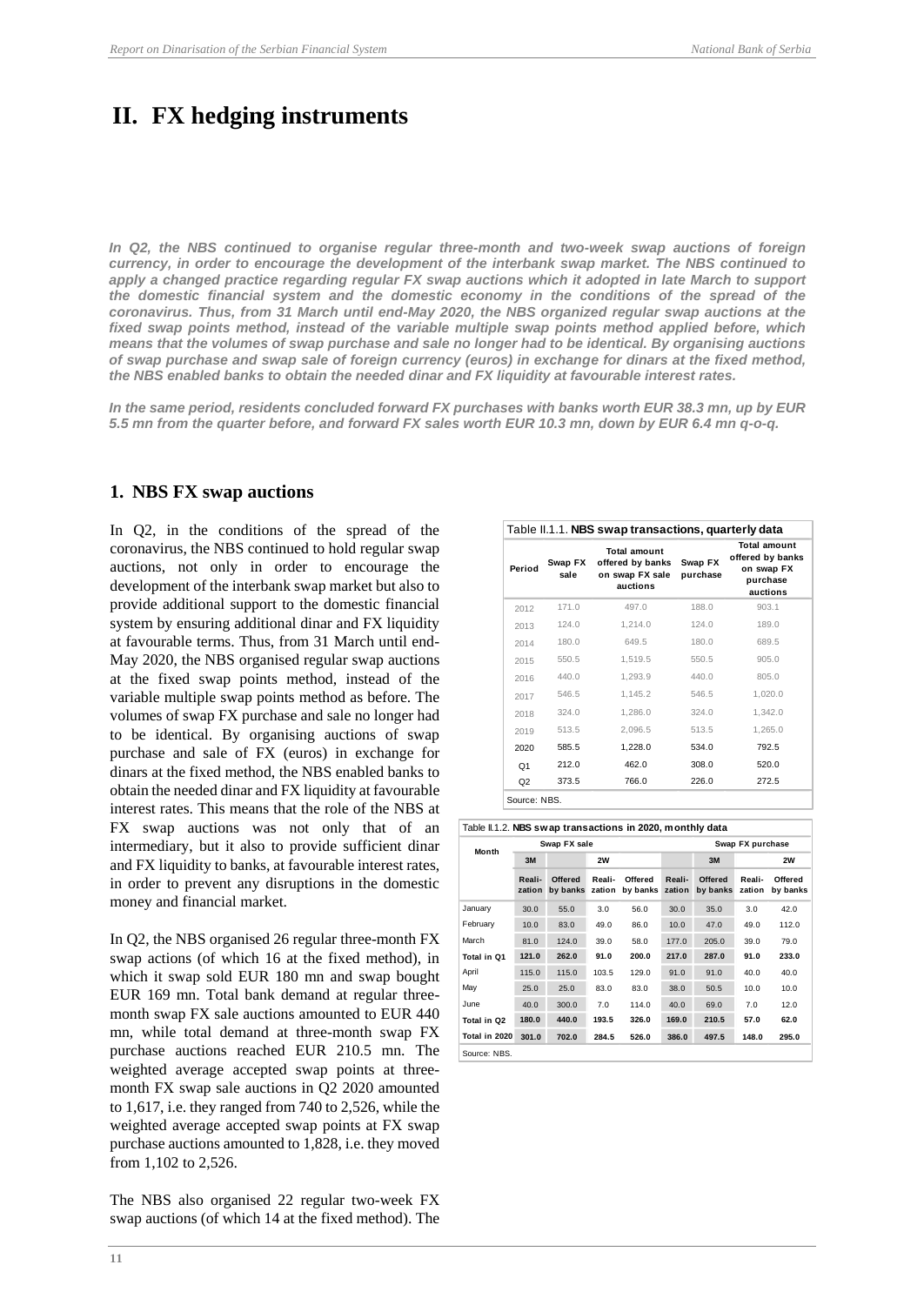total demand of banks at two-week FX swap sale auctions came at EUR 326 mn, while the total demand at two-week FX swap purchase auctions equalled EUR 62 mn. At the two-week swap auctions held in Q2, the NBS sold and bought EUR 193.5 mn and EUR 57 mn, respectively.

The weighted average accepted swap points at twoweek FX swap sale auctions in Q2 2020 amounted to 283, i.e. they ranged between 137 and 388, while the weighted average accepted swap points at FX swap purchase auctions amounted to 269, i.e. ranged between 138 and 388.

## <span id="page-16-0"></span>**2. FX hedging instruments**

In Q2, the share of forward FX purchases by residents from banks in total FX purchases equalled 1.1% (vs. 0.9% in the previous quarter) and was the highest in June – 1.3%. In Q2, 16 domestic enterprises hedged against the FX risk by entering into this type of transactions with banks. The weighted average maturity of forward FX purchases was 40 days, while the longest maturity of a forward FX transaction was recorded in May – 219 days. The average value of forward FX purchase contracts of residents equalled EUR 0.3 mn.

In terms of the currency structure of forward FX purchases, the euro accounted for 84% and the US dollar for 16%.

Q2 saw forward FX sales by three residents, in the total amount of EUR 10.3 mn (compared to 16.7 mn in the quarter before), and the weighted average transaction maturity of 379 days.

#### Table II.2.1. **FX forward transactions between residents and banks, quarterly data**

| quarterly data |                      |                                              |                                 |                           |                                              |                          |  |
|----------------|----------------------|----------------------------------------------|---------------------------------|---------------------------|----------------------------------------------|--------------------------|--|
|                |                      | Forward purchase by residents                |                                 | Forward sale by residents |                                              |                          |  |
| Period         | Amount in<br>EUR mln | Weighted<br>av erage<br>maturity in<br>day s | % share in<br>total<br>purchase | Amount<br>in EUR<br>mln   | Weighted<br>av erage<br>maturity<br>in day s | % share in<br>total sale |  |
| 2012           | 754.7                | 38                                           | 6.7                             | 1.3                       | 18                                           | 0.0                      |  |
| 2013           | 533.8                | 24                                           | 5.0                             | 1.4                       | 39                                           | 0.0                      |  |
| 2014           | 430.0                | 24                                           | 5.0                             | 0.8                       | 49                                           | 0.0                      |  |
| 2015           | 531.0                | 16                                           | 4.8                             | 1.5                       | 77                                           | 0.0                      |  |
| 2016           | 450.5                | 22                                           | 3.9                             | 12.9                      | 263                                          | 0.1                      |  |
| 2017           | 388.8                | 37                                           | 3.0                             | 17.1                      | 349                                          | 0.2                      |  |
| 2018           | 212.7                | 55                                           | 1.5                             | 49.9                      | 450                                          | 0.4                      |  |
| 2019           | 108.9                | 72                                           | 0.7                             | 63.4                      | 349                                          | 0.4                      |  |
| 2020           | 71.2                 | 61                                           | 1.0                             | 27.0                      | 386                                          | 0.4                      |  |
| Q <sub>1</sub> | 32.8                 | 86                                           | 0.9                             | 16.7                      | 387                                          | 0.5                      |  |
| Q2             | 38.4                 | 40                                           | 1.1                             | 10.3                      | 379                                          | 0.4                      |  |
| Source: NBS.   |                      |                                              |                                 |                           |                                              |                          |  |

| Table II.2.2. <b>FX forward transactions between residents and banks in</b> |  |  |  |
|-----------------------------------------------------------------------------|--|--|--|
| 2020, monthly data                                                          |  |  |  |

| 2020, monthly data |                      |                                              |                                 |                           |                                             |                          |  |
|--------------------|----------------------|----------------------------------------------|---------------------------------|---------------------------|---------------------------------------------|--------------------------|--|
|                    |                      | Forward purchase by residents                |                                 | Forward sale by residents |                                             |                          |  |
| Month              | Amount in<br>EUR mln | Weighted<br>av erage<br>maturity in<br>day s | % share in<br>total<br>purchase | Amount<br>in EUR<br>mln   | Weighted<br>av erage<br>maturity<br>in days | % share in<br>total sale |  |
| January            | 1.1                  | 81                                           | 0.1                             | 2.7                       | 564                                         | 0.2                      |  |
| February           | 12.1                 | 66                                           | 1.0                             | 10.7                      | 279                                         | 1.0                      |  |
| March              | 19.6                 | 99                                           | 1.5                             | 3.3                       | 598                                         | 0.3                      |  |
| Total in O1        | 32.8                 | 86                                           | 0.9                             | 16.7                      | 387                                         | 0.5                      |  |
| April              | 10.2                 | 50                                           | 1.0                             | 8.1                       | 330                                         | 0.8                      |  |
| May                | 9.6                  | 46                                           | 0.8                             | 2.0                       | 570                                         | 0.2                      |  |
| <b>June</b>        | 18.5                 | 29                                           | 1.3                             | 0.2                       | 68                                          | 0.0                      |  |
| Total in Q2        | 38.4                 | 40                                           | 1.1                             | 10.3                      | 379                                         | 0.4                      |  |
| Source: NBS.       |                      |                                              |                                 |                           |                                             |                          |  |

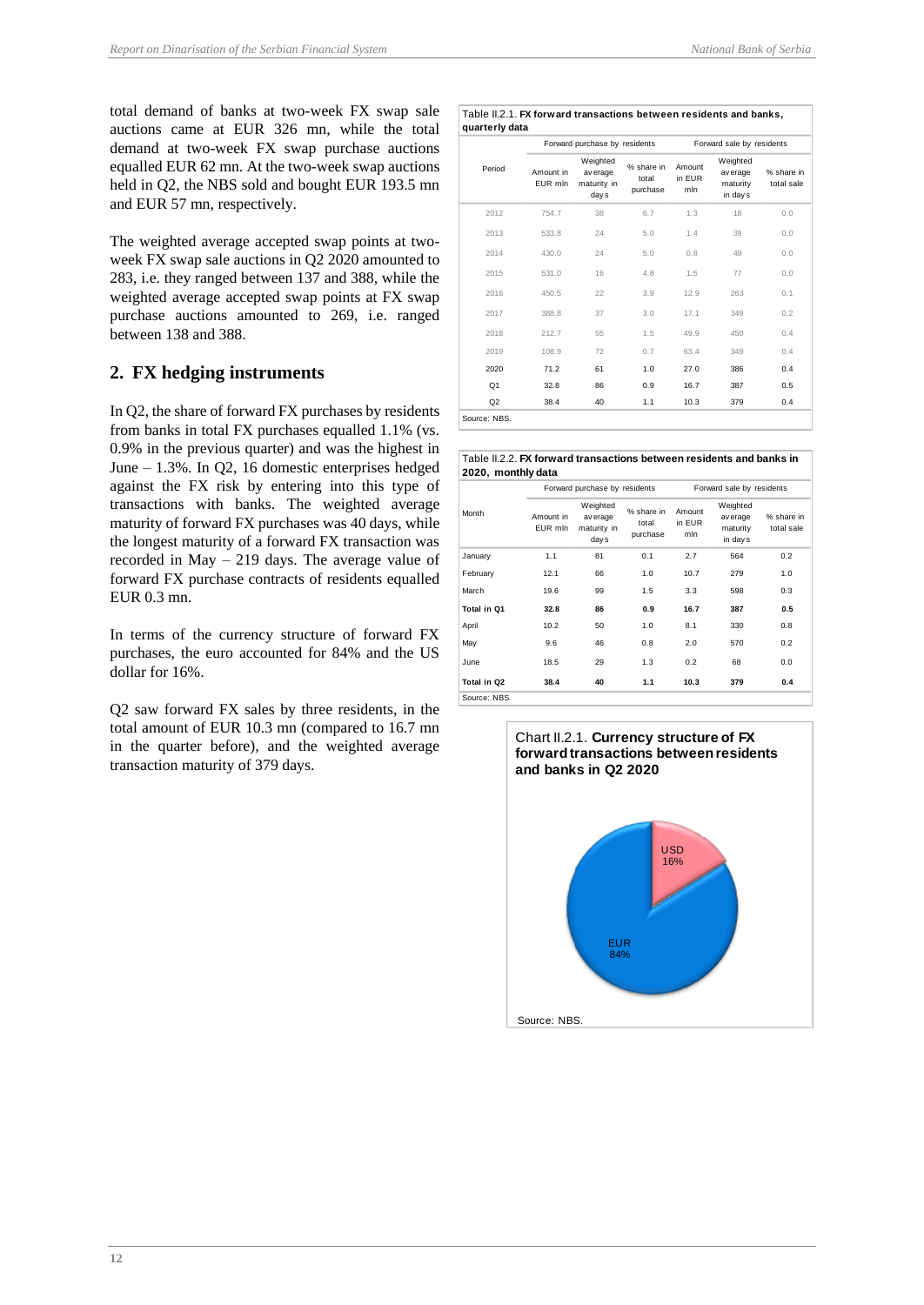## <span id="page-17-0"></span>**Table А Indicators of dinarisation of receivables, loans and deposits**

(in %)

| Period  | Share of dinar in total<br>receivables, outstanding<br>amounts, e.p. |                       | Share of dinar in total loans, new<br>business, p.a.* |      |                       | Share of dinar in total deposits,<br>outstanding amounts, e.p. |      |                       | Share of dinar in total deposits,<br>new business, p.a.* |      |                       |       |
|---------|----------------------------------------------------------------------|-----------------------|-------------------------------------------------------|------|-----------------------|----------------------------------------------------------------|------|-----------------------|----------------------------------------------------------|------|-----------------------|-------|
|         |                                                                      | Corporates Households | Total                                                 |      | Corporates Households | Total                                                          |      | Corporates Households | Total                                                    |      | Corporates Households | Total |
| 2008    | 33.8                                                                 | 22.2                  | 29.2                                                  |      |                       |                                                                | 50.3 | 12.5                  | 27.6                                                     |      |                       |       |
| 2009    | 26.2                                                                 | 22.1                  | 24.7                                                  |      |                       |                                                                | 52.5 | 10.9                  | 25.6                                                     |      |                       |       |
| 2010    | 32.2                                                                 | 27.6                  | 30.5                                                  | 41.8 | 51.1                  | 43.5                                                           | 45.0 | 8.5                   | 19.8                                                     | 51.4 | 2.7                   | 25.0  |
| 2011    | 27.3                                                                 | 32.6                  | 29.2                                                  | 33.3 | 44.0                  | 35.9                                                           | 44.9 | 10.1                  | 21.5                                                     | 51.3 | 3.8                   | 32.8  |
| 2012    | 24.2                                                                 | 35.1                  | 28.0                                                  | 31.0 | 59.6                  | 36.5                                                           | 43.9 | 8.8                   | 19.3                                                     | 62.0 | 4.6                   | 38.1  |
| 2013    | 20.0                                                                 | 37.9                  | 26.8                                                  | 24.6 | 63.6                  | 35.0                                                           | 52.4 | 11.5                  | 23.1                                                     | 65.2 | 8.2                   | 44.1  |
| 2014    | 25.0                                                                 | 41.0                  | 31.2                                                  | 33.2 | 71.7                  | 44.2                                                           | 53.6 | 12.3                  | 24.5                                                     | 67.6 | 12.3                  | 46.5  |
| 2015    | 19.4                                                                 | 42.8                  | 28.6                                                  | 16.8 | 67.8                  | 30.3                                                           | 55.6 | 13.9                  | 27.2                                                     | 69.1 | 16.0                  | 52.8  |
| 2016    | 19.4                                                                 | 47.0                  | 31.2                                                  | 21.5 | 74.1                  | 36.8                                                           | 54.0 | 15.8                  | 28.8                                                     | 69.3 | 20.1                  | 56.6  |
| 2017    | 17.5                                                                 | 51.8                  | 33.0                                                  | 19.3 | 71.0                  | 36.0                                                           | 56.5 | 16.9                  | 30.8                                                     | 75.6 | 22.7                  | 64.4  |
| 2018    | 15.4                                                                 | 53.6                  | 33.0                                                  | 18.3 | 73.1                  | 36.8                                                           | 53.1 | 19.2                  | 32.2                                                     | 81.1 | 20.3                  | 66.7  |
| 2019.   | 14.0                                                                 | 55.4                  | 33.1                                                  | 16.9 | 66.9                  | 33.5                                                           | 58.3 | 22.1                  | 35.1                                                     | 74.9 | 25.0                  | 63.9  |
| Q1 2020 | 14.7                                                                 | 55.1                  | 33.2                                                  | 27.3 | 69.4                  | 41.0                                                           | 58.6 | 22.4                  | 35.6                                                     | 85.5 | 27.3                  | 72.6  |
| Q2 2020 | 16.4                                                                 | 55.8                  | 34.6                                                  | 39.0 | 67.3                  | 46.2                                                           | 60.3 | 24.9                  | 38.5                                                     | 78.1 | 29.0                  | 70.4  |

\* Indicators are calculated based on data on the amount of new loans and deposits during the period.

For the y ear 2010, indicators relate to the period September-December.

Source: NBS.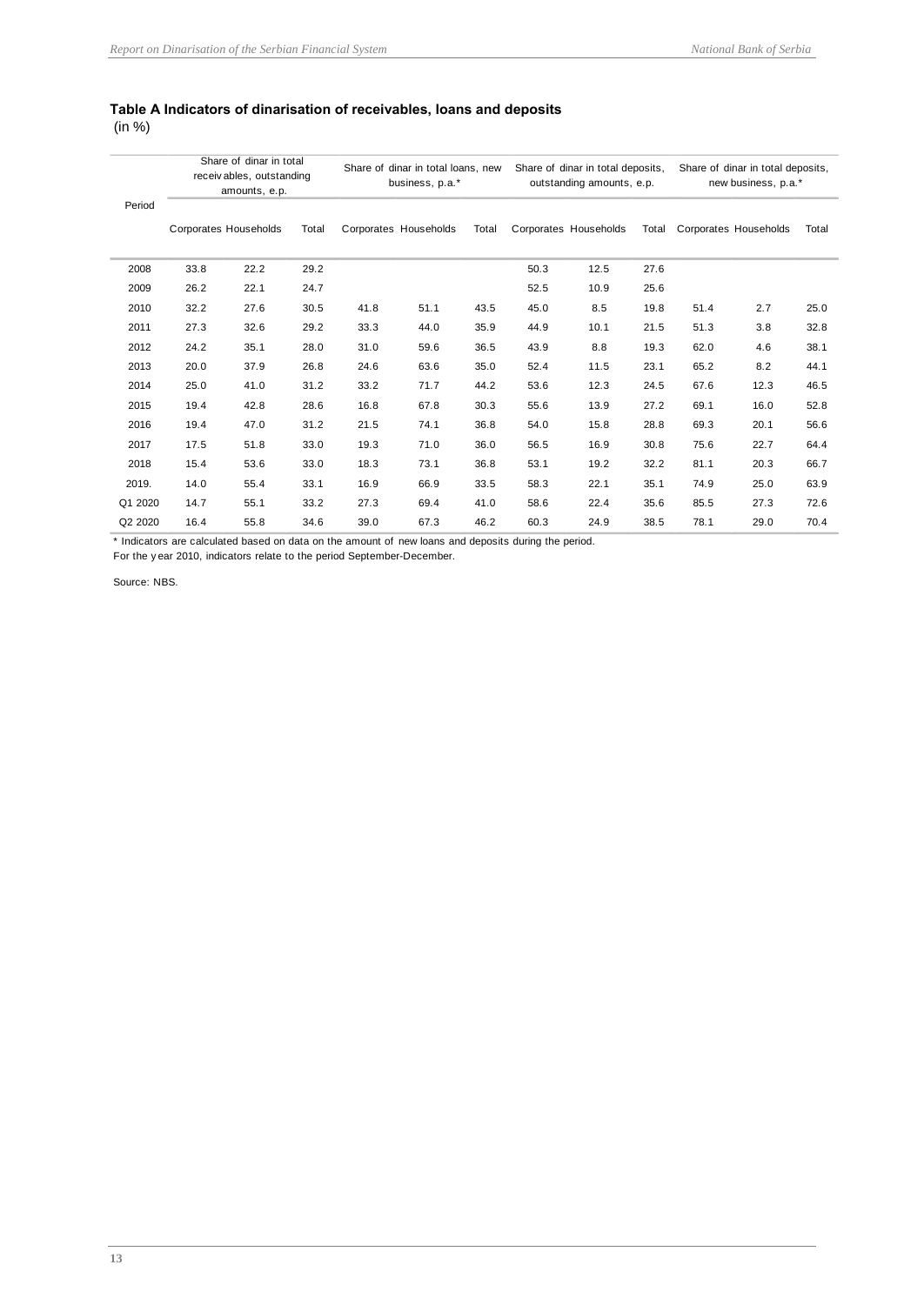## <span id="page-18-0"></span>**Table B Currency structure of household savings and public debt**

|         |                               |                        | Household savings         |                                                        |                                          |                                                   | Public debt (central government) |                                                             |
|---------|-------------------------------|------------------------|---------------------------|--------------------------------------------------------|------------------------------------------|---------------------------------------------------|----------------------------------|-------------------------------------------------------------|
| Period* | Dinar<br>sav ings<br>(RSD mn) | FX savings<br>(EUR mn) | Total savings<br>(RSD mn) | Share of dinar<br>savings in total<br>sav ings<br>(% ) | Public debt in<br><b>RSD</b><br>(RSD bn) | Public debt in<br>foreign<br>currency<br>(RSD bn) | Total public<br>debt<br>(RSD bn) | Share of RSD public<br>debt in total public<br>debt<br>(% ) |
| 2008    | 10,575.0                      | 4,679.1                | 425,145.0                 | 2.5                                                    | 19.9                                     | 758.1                                             | 778.0                            | 2.6                                                         |
| 2009    | 12,400.0                      | 5,904.5                | 578,577.0                 | 2.1                                                    | 120.6                                    | 823.8                                             | 944.4                            | 12.8                                                        |
| 2010    | 13,848.7                      | 7,105.8                | 763,495.8                 | 1.8                                                    | 187.1                                    | 1,095.4                                           | 1,282.5                          | 14.6                                                        |
| 2011    | 19,664.1                      | 7,611.2                | 816,110.9                 | 2.4                                                    | 248.9                                    | 1,298.6                                           | 1,547.5                          | 16.1                                                        |
| 2012    | 17,882.9                      | 8,272.3                | 958,597.0                 | 1.9                                                    | 385.4                                    | 1,629.3                                           | 2,014.8                          | 19.1                                                        |
| 2013    | 34,015.4                      | 8,418.5                | 999, 125.2                | 3.4                                                    | 469.1                                    | 1,840.0                                           | 2,309.0                          | 20.3                                                        |
| 2014    | 38.615.1                      | 8,524.6                | 1,069,732.9               | 3.6                                                    | 588.6                                    | 2,164.6                                           | 2,753.2                          | 21.4                                                        |
| 2015    | 45,968.2                      | 8,628.6                | 1,095,435.6               | 4.2                                                    | 668.9                                    | 2,349.7                                           | 3,018.6                          | 22.2                                                        |
| 2016    | 51,063.9                      | 8,987.3                | 1,160,744.3               | 4.4                                                    | 639.8                                    | 2.424.8                                           | 3,064.6                          | 20.9                                                        |
| 2017    | 50,152.0                      | 9,373.2                | 1,160,614.5               | 4.3                                                    | 632.5                                    | 2.117.2                                           | 2,749.7                          | 23.0                                                        |
| 2018    | 61,079.9                      | 9,955.1                | 1,237,720.8               | 4.9                                                    | 708.4                                    | 2,011.8                                           | 2,720.2                          | 26.0                                                        |
| 2019    | 79,573.6                      | 10,804.3               | 1,350,075.9               | 5.9                                                    | 781.3                                    | 2,034.4                                           | 2,815.6                          | 27.7                                                        |
| Q1 2020 | 83,674.7                      | 10,819.7               | 1,355,037.8               | 6.2                                                    | 821.4                                    | 2,035.0                                           | 2,856.3                          | 28.8                                                        |
| Q2 2020 | 85,495.7                      | 10,988.0               | 1,377,416.6               | 6.2                                                    | 896.5                                    | 2,257.7                                           | 3,154.2                          | 28.4                                                        |

\* Indicators show data at end-period.

Sources: NBS, Ministry of Finance.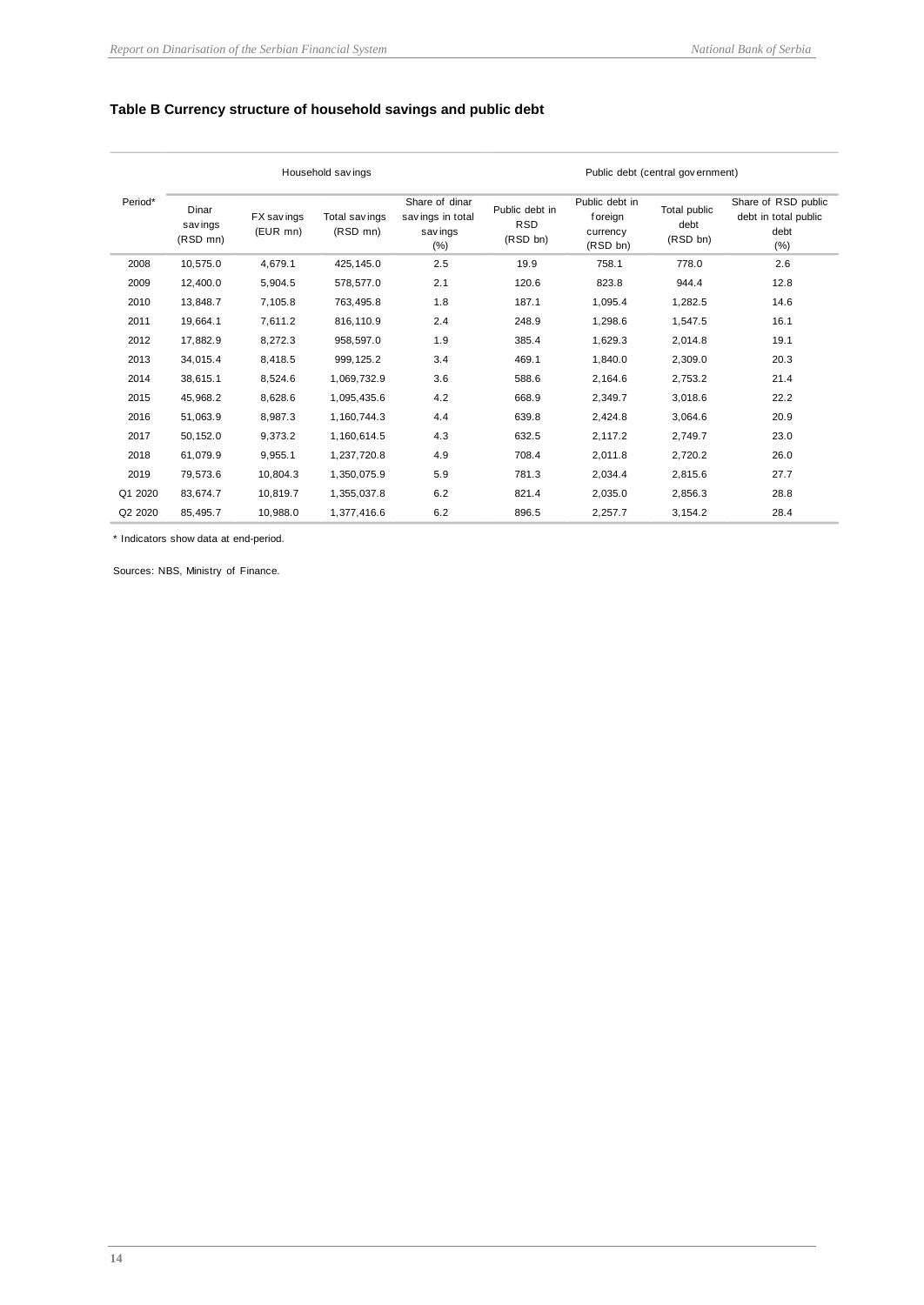## **Table C Overview of measures and activities contributing to dinarisation of the Serbian financial system**

| Period of adoption of<br>measure/implementati<br>on of activity | Description of measure/activity                                                                                                                                                                                                                                                                                                                                                                                                                                                                                                                                                                                                                                                            | Expected effects                                                                                                                                                                                                                                                                                                        |
|-----------------------------------------------------------------|--------------------------------------------------------------------------------------------------------------------------------------------------------------------------------------------------------------------------------------------------------------------------------------------------------------------------------------------------------------------------------------------------------------------------------------------------------------------------------------------------------------------------------------------------------------------------------------------------------------------------------------------------------------------------------------------|-------------------------------------------------------------------------------------------------------------------------------------------------------------------------------------------------------------------------------------------------------------------------------------------------------------------------|
| May 2011                                                        | LTV limit for FX-indexed mortgage loans of 80%, with no such limit prescribed for dinar loans. In December<br>2017 this limit was loosened to 90% in cases when the loan is approved as a measure of government Ensuring preferential treatment of dinar lending to households<br>support to certain categories of natural persons.                                                                                                                                                                                                                                                                                                                                                        |                                                                                                                                                                                                                                                                                                                         |
|                                                                 | Prescribed minimum mandatory downpayment/deposit for FX and FX-indexed loans to natural persons<br>(except mortgage loans) of 30%                                                                                                                                                                                                                                                                                                                                                                                                                                                                                                                                                          | Ensuring preferential treatment of dinar lending to households                                                                                                                                                                                                                                                          |
| Since May 2011                                                  | Limiting the ratio of net open FX position to capital at 20%, as of 2011 (increased from 10%, with a view to<br>encouraging credit activity)                                                                                                                                                                                                                                                                                                                                                                                                                                                                                                                                               | Limiting the amount of FX and FX-indexed loans relative to FX sources of funding                                                                                                                                                                                                                                        |
| June 2011                                                       | First-degree liquid receivables include also 90% of fair value of dinar RS securities with minimum maturity of 3 Capital market development, incentivising banks to rely more on dinar sources of<br>months. This does not apply to FX securities.                                                                                                                                                                                                                                                                                                                                                                                                                                         | financing                                                                                                                                                                                                                                                                                                               |
| December 2011                                                   | Prescribed requirement for banks to inform clients in w riting, prior to signing an agreement, of the risks they<br>assume if they opt for an FX-denominated or FX-indexed service. Also, the offered agreement must contain<br>the information on the currency in w hich the service is agreed<br>Prescribed requirement for advertising of credit and deposit services and leasing operations: when the<br>advertising message contains numerical data, the currency in which the service is denominated must be<br>stated in a representative example<br>Prescribed requirement for banks and lessors to offer financial services in dinars, unless the consumer<br>requires otherw ise | Promoting hedging against FX risk for financial service consumers                                                                                                                                                                                                                                                       |
| April 2012                                                      | The NBS and the Republic of Serbia Government signed the Memorandum on the Strategy of Dinarisation of Defining objectives, measures and activities that the NBS and the Republic of Serbia<br>the Serbian Financial System                                                                                                                                                                                                                                                                                                                                                                                                                                                                | will implement in order to strengthen confidence in the national currency and its use in                                                                                                                                                                                                                                |
| May 2012                                                        | Societe Generale Banka Srbija a.d. Beograd issued the first dinar bond in the domestic market, without a<br>currency clause, with three year maturity                                                                                                                                                                                                                                                                                                                                                                                                                                                                                                                                      | Capital market development                                                                                                                                                                                                                                                                                              |
| September 2012                                                  | By the adoption of the Law Amending the Law on Personal Income Tax, the tax on interest on FX savings<br>w as increased from 10% to 15%                                                                                                                                                                                                                                                                                                                                                                                                                                                                                                                                                    | Given that interest income on dinar savings is exempted from the personal income tax,<br>this measure is an incentive to households to give preference to saving in domestic<br>currency over FX saving                                                                                                                 |
| April 2013                                                      | The NBS included dinar securities without an FX-clause issued by IFOs with the top credit rating in the<br>portfolio of securities used by the NBS in open market operations and on the list of eligible collateral in<br>approval of NBS's daily liquidity facilities and short-term loans against the pledge of securities                                                                                                                                                                                                                                                                                                                                                               | Capital market development, through incentive to banks to hold in their portfolios dinar<br>securities issued by the IFOs for the purpose of loan financing                                                                                                                                                             |
| November 2013                                                   | The NBS adopted the Decision on Terms and Conditions of Performing Foreign Credit Transactions in Dinars,<br>which provides for more favourable conditions under which international financial institutions and<br>development banks or financial institutions founded by a foreign state (IFO) may approve dinar loans to<br>domestic banks, legal persons and entrepreneurs, as w ell as conditions and manner in w hich domestic banks<br>may approve dinar loans to non-residents                                                                                                                                                                                                      | Increasing credit activity of domestic banks in dinars                                                                                                                                                                                                                                                                  |
| May 2014                                                        | The Republic of Serbia Government adopted the programme for subsidising dinar loans to corporates.                                                                                                                                                                                                                                                                                                                                                                                                                                                                                                                                                                                         | Increasing loan dinarisation - of a temporary nature<br>Financial market development and building a yield curve for longer maturities - enabling                                                                                                                                                                        |
| October 2014                                                    | A first-time issue of a 10-year dinar bond by the government.                                                                                                                                                                                                                                                                                                                                                                                                                                                                                                                                                                                                                              | banks to price long-term dinar loans                                                                                                                                                                                                                                                                                    |
| November 2015                                                   | Long-term government securities admitted to the prime listing of the Belgrade Stock Exchange.<br>RR rate on the portion of FX base comprised of dinar liabilities indexed to an FX-clause w as increased to                                                                                                                                                                                                                                                                                                                                                                                                                                                                                | Boosting liquidity and developing secondary market of government securities                                                                                                                                                                                                                                             |
| January 2016                                                    | 100% from 50% w hich had been applied since June 2012                                                                                                                                                                                                                                                                                                                                                                                                                                                                                                                                                                                                                                      | Disincentive for use of FX-indexed dinar deposits                                                                                                                                                                                                                                                                       |
| February 2016                                                   | A first-time larger-size issue of benchmark dinar bond by the government, with a view to reopening the issue<br>and selling the bond several times a year                                                                                                                                                                                                                                                                                                                                                                                                                                                                                                                                  | Boosting liquidity and developing secondary market of dinar government securities                                                                                                                                                                                                                                       |
| October 2016                                                    | Domestic banks started to offer non-FX indexed housing loans in dinars, at relatively favourable terms (rates<br>below 5%) and with a long repayment term (up to 30 years)                                                                                                                                                                                                                                                                                                                                                                                                                                                                                                                 | Rise in long-term household lending in dinars                                                                                                                                                                                                                                                                           |
| December 2016                                                   | The domestic financial market saw the first issuance of a dinar bond by an international financial institution -<br>EBRD. The nominal size of the issue was RSD 2.5 bn                                                                                                                                                                                                                                                                                                                                                                                                                                                                                                                     | Financial market development                                                                                                                                                                                                                                                                                            |
|                                                                 | The first trading in EBRD-issued dinar bonds in the Belgrade Stock Exchange (in the amount of RSD 60 mn)<br>A part of EBRD proceeds from the issue of dinar bonds in the domestic market was onlent to corporates                                                                                                                                                                                                                                                                                                                                                                                                                                                                          | Secondary financial market development                                                                                                                                                                                                                                                                                  |
| June 2017                                                       | through domestic banks. The loans w ere mainly used for financing of agriculture and refinancing                                                                                                                                                                                                                                                                                                                                                                                                                                                                                                                                                                                           | Increasing the dinarisation of corporate loans                                                                                                                                                                                                                                                                          |
|                                                                 | The NBS set the systemic risk buffer rate at 3% of total FX and FX-indexed receivables of a bank approved to<br>corporates and households in the Republic of Serbia, for banks whose share of FX and FX-indexed in total<br>corporate and household receivables exceeds 10%.                                                                                                                                                                                                                                                                                                                                                                                                               | Limiting the risk of euroisation, one of the key structural non-cyclical systemic risks to<br>the stability of the financial system of the Republic of Serbia.                                                                                                                                                          |
| December 2017                                                   | The Government issued a new type of bond in the domestic financial market - saving bond.                                                                                                                                                                                                                                                                                                                                                                                                                                                                                                                                                                                                   | Development of the financial market by promoting alternative form of savings and<br>facilitating access to the government securities market for the general public                                                                                                                                                      |
| Since April 2018 (the<br>as before                              | last change), as well Differentiated RR remuneration rate: 1.25% on dinar RR, no remuneration on FX RR                                                                                                                                                                                                                                                                                                                                                                                                                                                                                                                                                                                     | Stimulating banks to rely more on dinar sources of funding                                                                                                                                                                                                                                                              |
| June 2018                                                       | The Law on Financial Collateral was adopted.                                                                                                                                                                                                                                                                                                                                                                                                                                                                                                                                                                                                                                               | Achievement and improvement of the legal certainty and<br>efficiency relating to the performance of obligations in the financial market (regulating<br>financial collateral arrangements as well as procedures for enforcement of the<br>collateral), as preconditions for further development of the financial market. |
| December 2018                                                   | The NBS and the Republic of Serbia Government signed the new Memorandum on the Strategy of Dinarisation<br>of the Serbian Financial System                                                                                                                                                                                                                                                                                                                                                                                                                                                                                                                                                 | Review ed the results of measures and activities taken so far and, starting from them,<br>agreed on additional measures and activities aimed at further increase in dinarisation<br>and curbing of the FX risk in the system                                                                                            |
|                                                                 | Amendments to the Law on Public Debt introduced the institute of primary dealer and envisaged the possibility<br>of using financial derivatives for the purposes of public debt management.                                                                                                                                                                                                                                                                                                                                                                                                                                                                                                | Increasing liquidity and developing the domestic financial market.                                                                                                                                                                                                                                                      |
|                                                                 | Amendments to the Decision on Capital Adequacy of Banks envisage low er capital requirements for banks to<br>cover risks arising from dinar receivables to micro enterprises, small and medium-sized enterprises,                                                                                                                                                                                                                                                                                                                                                                                                                                                                          |                                                                                                                                                                                                                                                                                                                         |
| December 2019                                                   | entrepreneurs and farmers. Also, capital reduction is envisaged for banks whose share of new FX and FX- Incentivising banks to increase dinar lending.<br>indexed loans approved to corporates, enterpreneurs and farmers for specific purposes has exceeded the                                                                                                                                                                                                                                                                                                                                                                                                                           |                                                                                                                                                                                                                                                                                                                         |
|                                                                 | defined level.<br>Amendments to the Law on Public Debt enable foreign legal persons (e.g. Euroclear) to clear and settle Facilitating foreign investor access to the domestic market of government securities,                                                                                                                                                                                                                                                                                                                                                                                                                                                                             |                                                                                                                                                                                                                                                                                                                         |
|                                                                 | transactions related to the purchase and sale of government securities in the domestic capital market.<br>Amendments to the Law on the Capital Market harmonise the provisions of that Law with the Law on Public                                                                                                                                                                                                                                                                                                                                                                                                                                                                          | increasing efficiency and broadening the financial investor base on that market.                                                                                                                                                                                                                                        |
| February 2020                                                   | Debt, in terms of the possibility for foreign legal persons (e.g. Euroclear) to clear and settle transactions<br>related to the purchase and sale of financial instruments in the domestic capital market.                                                                                                                                                                                                                                                                                                                                                                                                                                                                                 | Facilitating foreign investor access to the domestic capital market, increasing efficiency<br>of the domestic financial market and broadening the financial investor base.                                                                                                                                              |
|                                                                 | Pursuant to the amendments to the Decision on Interest Rates Applied by the National Bank of Serbia in the                                                                                                                                                                                                                                                                                                                                                                                                                                                                                                                                                                                 |                                                                                                                                                                                                                                                                                                                         |
| <b>July 2020</b>                                                | Implementation of Monetary Policy, the NBS pays to banks which approve dinar loans under the Guarantee<br>Scheme at interest rates at least 50 bp low er than the maxiumum rate (1MBELIBOR + 2.5 pp) - a 50 bs higher<br>remuneration rate (currently 10 bp) on dinar required reserves, notably on the amount equal to the amout of<br>those loans approved under more favourable terms which does not exceed the calculated dinar reserve<br>requirements.                                                                                                                                                                                                                               | Encouraging dinar lending                                                                                                                                                                                                                                                                                               |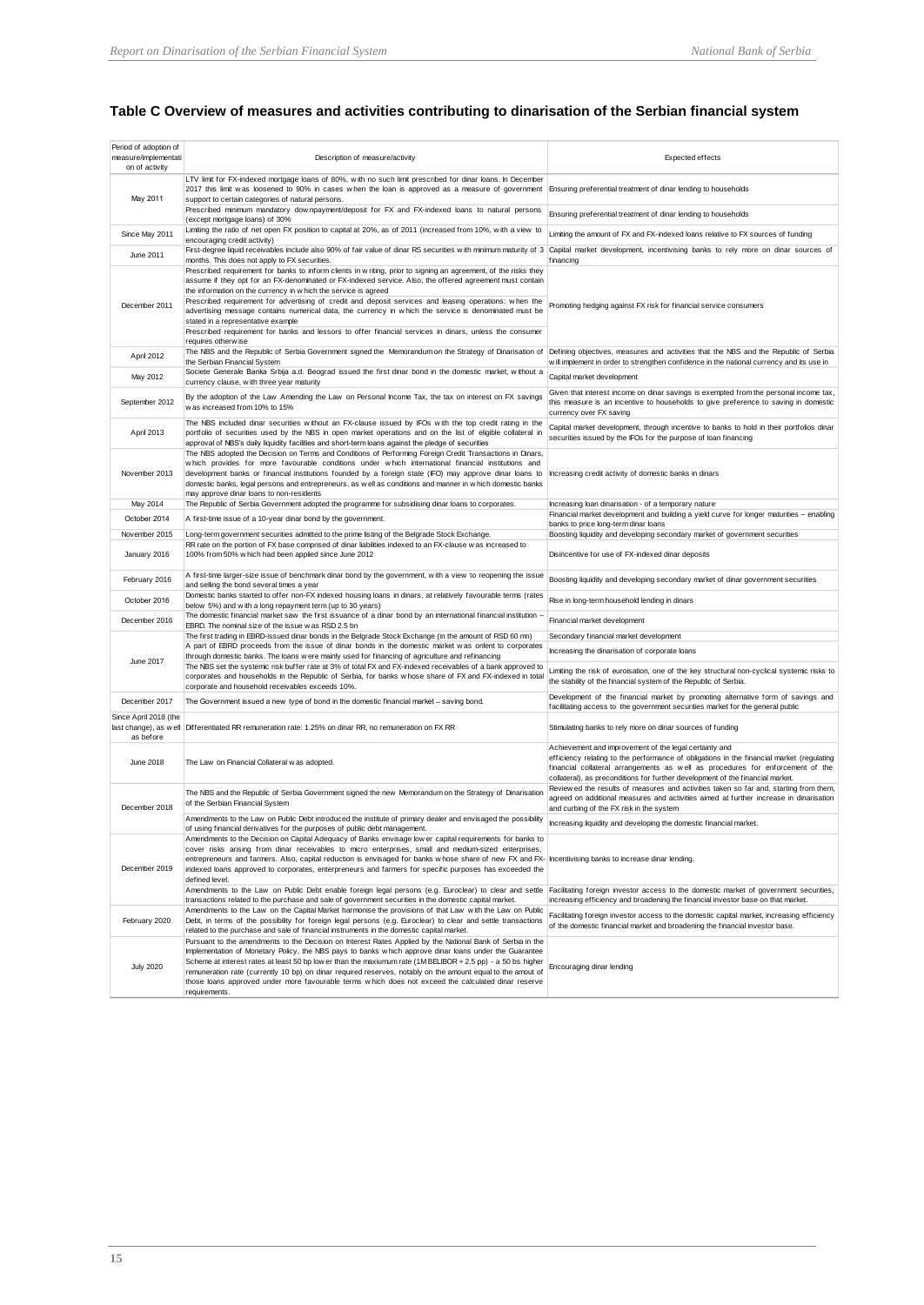## **Methodological notes**

- Dinarisation indicators, for each category, represent the share of the dinar component in the total amount of that category.
- Receivables include dinar and FX loans (including FX-indexed ones), advances, securities, corporate shares and receivables from interest and fees. Dinar receivables are receivables extended in dinars without an FXclause. An FX-clause is a currency clause as defined by the Law on Foreign Exchange Operations and any other clause stipulating hedge against the risk of dinar exchange rate volatility.
- The corporate sector (enterprises) comprises public enterprises and companies. Public enterprises are enterprises founded by the state, performing activities in the general (public) interest. Companies also include bank clients in the area of health and education not financed from the budget (private clinics, hospitals, schools and other institutions charging fees for their services based on production costs).
- The household sector comprises domestic natural persons, foreign natural persons residents, private households with employed persons, registered farmers and entrepreneurs, and non-profit institutions serving households (NPISH).
- Receivables are disclosed by the gross principle, i.e. not reduced by allowances for impairment. When excluding the exchange rate effects, the exchange rate of the dinar against the euro, the US dollar, Swiss franc, UK pound sterling and Japanese yen is taken into account.
- The category of newly granted loans does not include loans for debt restructuring at interest rates significantly below market rates, revolving loans, credit card debt and current account overdrafts.
- The category of new deposits includes term deposits and deposits redeemable at notice, and does not include overnight deposits.
- Deposits include dinar and FX (including FX-indexed) deposits.
- − Household savings include savings of residents and savings of non-residents.
- Public debt of the Republic of Serbia refers to the debt of the central level of government.